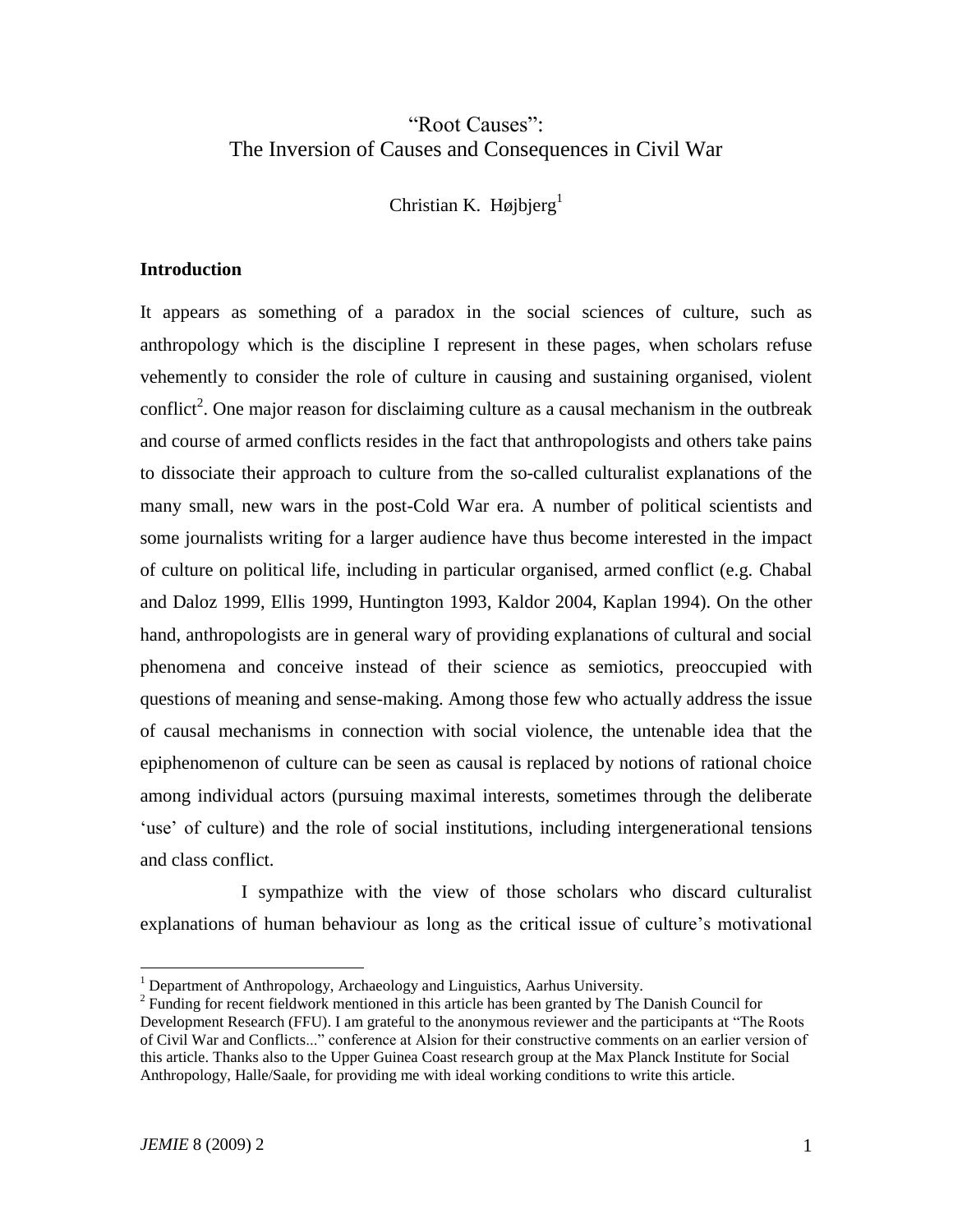force and implications for human behaviour remains unaddressed in terms of underlying cognitive and psychological processes (Højbjerg 2007). However, the argument of this article is based on the idea that the refusal to consider the impact of "culture" on collective violence and war contains the risk of throwing out the baby with the bathing water. Causes of war are very often blurred. War is profitable to many actors who may have different interests. Take, for instance, the constantly reoccurring rebel insurgency in eastern DR Congo. To the people involved and many commentators alike it is not always clear what is at stake. Is it a competition for resources and gains, ethnic tensions, or a proxy war waged by one or more neighbours of the DR Congo? Not only are causes of war blurred. It is also difficult to disentangle the causes and effects of war. Thus, the ethnic enmity that many commentators depict as the reason of armed confrontations may just as well be seen as a product of the conflicts. As shown by Kalyvas, it is also worth recalling that actions and motivations of combatants in civil war rarely resonate unambiguously with a general ideological program orchestrated by supralocal elites. Topdown run group goals that make use of social violence always intersect with local feuds, personal revenge and sheer opportunism (Kalyvas 2003, cf. Hoffman 2007:647-648).

The apparent confusion of causes and consequences of conflict, especially in connection to the so-called "new wars", has not prevented contemporary analysts of war to craft a number of broad brush explanations of the proliferation and nature of violent conflicts at the end of the Cold War and beyond into the twenty-first century. Such general explanations of the new, small wars privilege either one or a combination of factors that relate to resource scarcity and population pressure, clash of cultures, and global political economy. General insight into the nature of new wars is, however, often gained at the expense of adequate attention for their social and cultural context. I here apply the term context both in the sociological sense as reference to the actors planning and carrying out war (Richards 2005a) and in the sense of cultural ideas and practices associated with violence, identity construction and notions of belonging. It is characteristic of anthropology"s contribution to an understanding of collective conflict and civil war in an era of globalisation that it privileges a bottom-up approach; that is, a "grounded" account of the background and scale of conflict which differs from most "broad brush" explanations and large-scale comparative analyses (e.g. Englund 2005).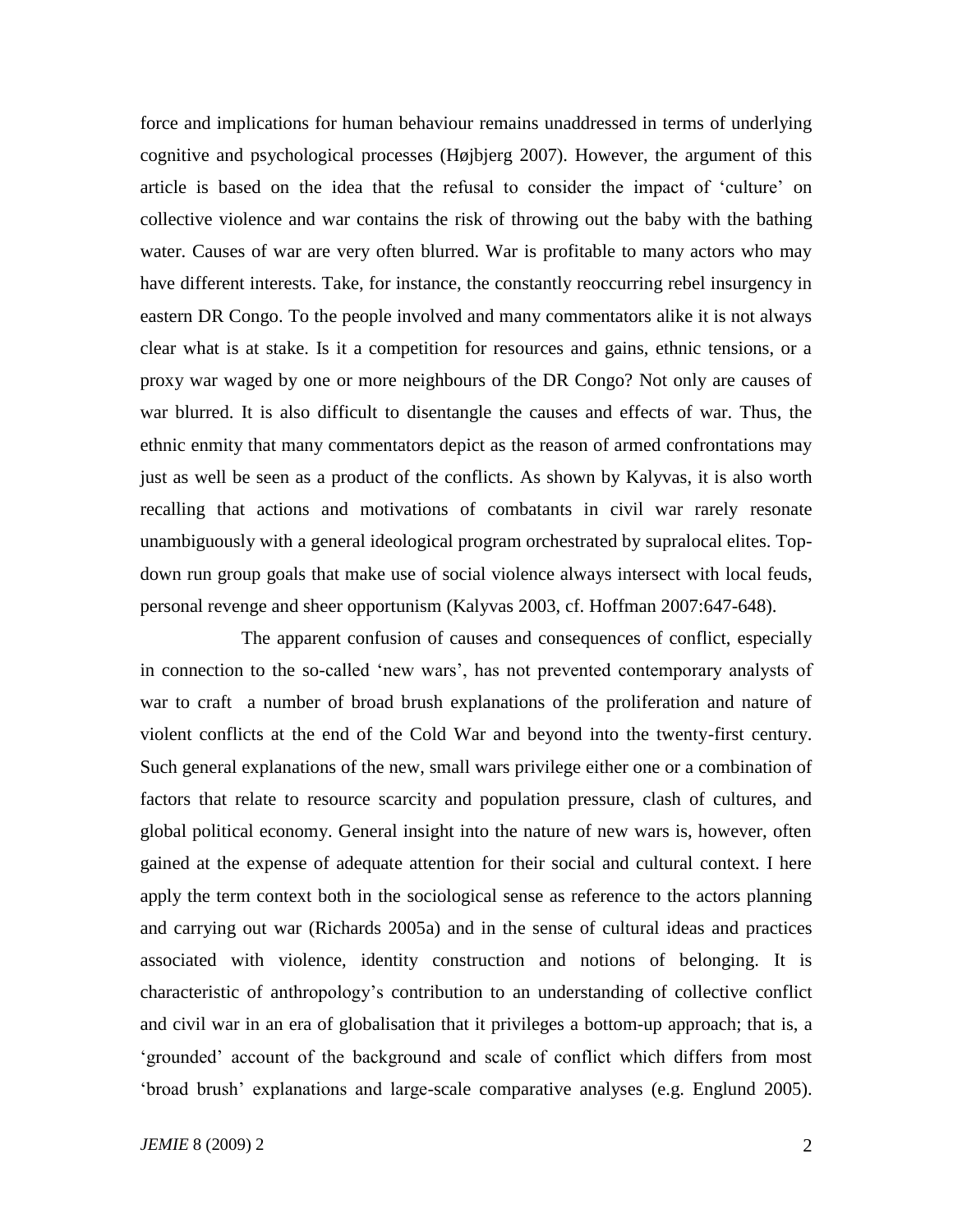This contextual alternative to mono-causal explanations of war allows for a better grasp of the social dimensions of war, and of the agency of the war-affected in re-inventing peace.

Much attention has also been paid to the cultural, symbolic aspects of violence in order to understand how both victims and perpetrators make sense of, cope with and justify otherwise incomprehensible acts (e.g. Appadurai 1998, Hoffman 2006). As mentioned, this kind of research is interpretive rather than explanatory in orientation. It may rightly be argued that a focus on the micro-level of war entails the risk of blurring causes and effects and of losing sight of the "real issues" and the broader picture. Yet it is at the same time a matter of debate whether sweeping explanations of the nature of small, new wars actually risks misconstruing the complexity of the subject under study. As suggested by a number of anthropologist and political scientists of war and political violence it is rather a question of striking a balance between, on the one hand, macrolevel politics and political economy, including the effects of globalisation, and, on the other, micro-level dynamics that influence the course of violent conflict at a local level (e.g. Ferguson 2008, King 2004, Reno 2007). It appears futile also to discuss causes of war without a clear notion of the scaling of war. Thus, so-called new, small wars are closely linked up with international political economy (e.g. Mantz 2008, Reno 2001), they are usually part of a regional conflict rather than being circumscribed within national boundaries (e.g. Ero and Ferme 2002), and all of them claim legitimacy in opposition to a centralised, national power and feed on local grievances. Besides the problem of scale and nature of explanation, the notion of new war itself to designate the rash of armed conflict in the post-Cold War era has become object to a long series of criticism over the last five to ten years (e.g. Cramer 2006, Reyna 2008, Richards 2005a).

In this article focus is on the consequences of armed conflict, rather than on the causes in the sense of first instances. While the reasons for waging war often are many and blurred, the consequences are more clearly identifiable. Local identities and oppositions between neighbouring groups are typically enhanced and new power complexes emerge. On the background of a discussion of current explanations of civil war, I argue for the relevance of adopting an analytical approach that pays special attention to the social and cultural dimensions of war and unstable post-conflict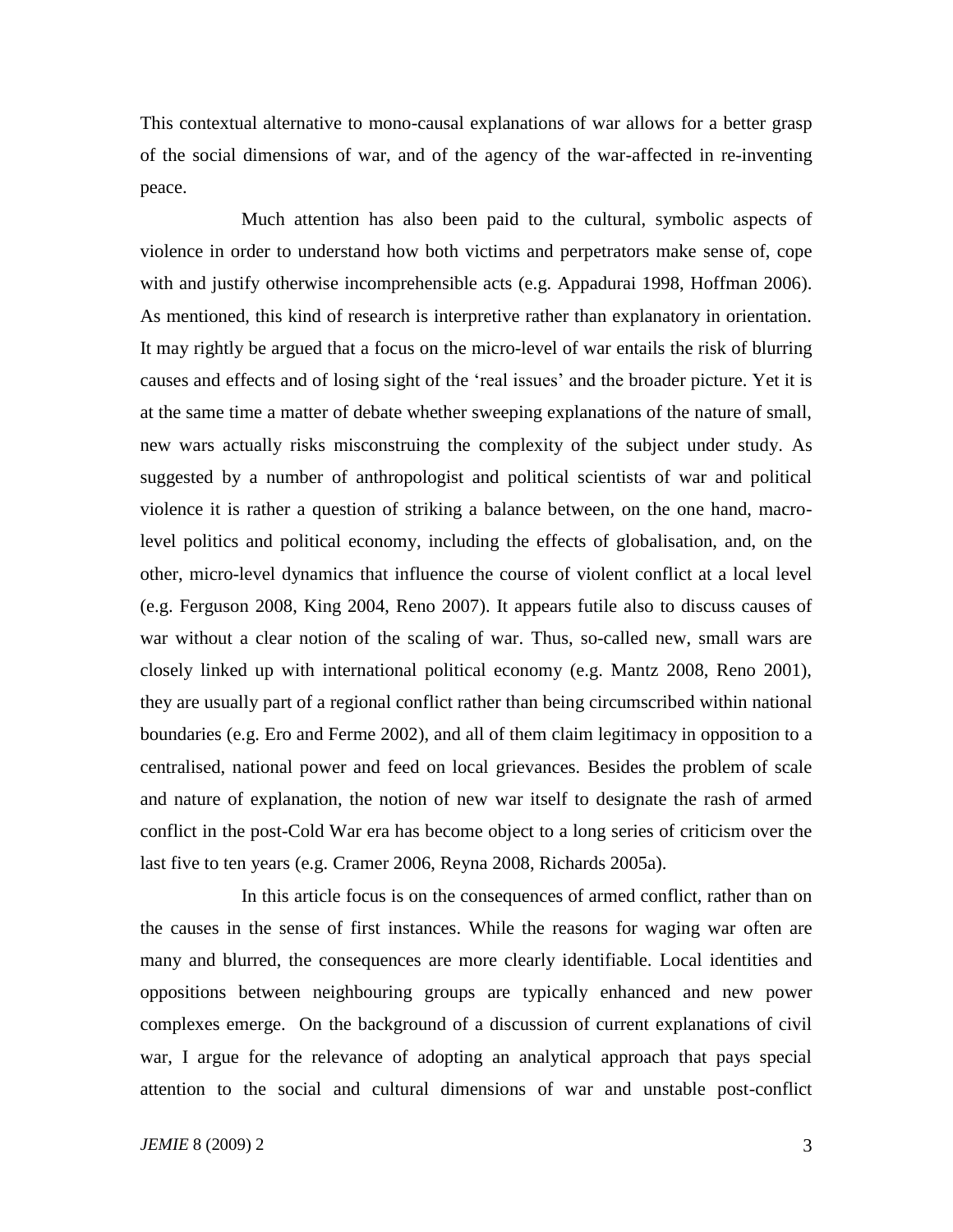situations. With reference to a war within the civil wars that ravaged the Upper Guinea coastal and forest region from 1990 to 2003 I am going to address the issue of how group identities and oppositions become enhanced during protracted conflict and, then, in the aftermath of war risk generating further armed violence. This is the scenario of consequences of war turning into causes of war. Policy makers and external peace makers are highly aware of this risk and, as I am now going to show, they act accordingly.

#### **Culture War**

Nowadays the official ending of civil war entails the intervention of a host of NGOs and international agencies that engage in peace-keeping and state-building activities as well as in community based conflict resolution. Except for the most basic infrastructure, such as roads, medical centers and schools, the economic and material support intended to improve a war-affected population"s living conditions only follow at a later stage, since donor agencies consider peace and security as a prerequisite for development. Two years after the belligerent parties in the Liberian civil war (1990-2003) signed the peace accord in 2003 I had the opportunity to attend an official peace-building workshop in the administrative center of Voinjama, a town in the remote area of the Liberian hinterland close to the border of neighbouring Guinea (see map below). Before and after the war two "distinct" peoples, the Loma and the Mandingo (or Manya) have been coexisting peacefully in this border region. Large parts of the town of Voinjama had been entirely destroyed as a result of fourteen years of war interrupted by shorter or longer periods of relative peace. When I visited the place for the first time in 2005, internally displaced refugees and refugees in exile in neighbouring Guinea were slowly and hesitantly returning in small numbers; the main public school and one medical clinic had been reconstructed by UN agencies; two renovated, religious buildings, a church and a mosque, clearly illustrated the importance of religion in this initial phase of community reconstruction. Amidst ruins, partly repaired houses and the few renovated public buildings, lay the fenced and heavily guarded military camp of the Pakistani UN peacekeeping force.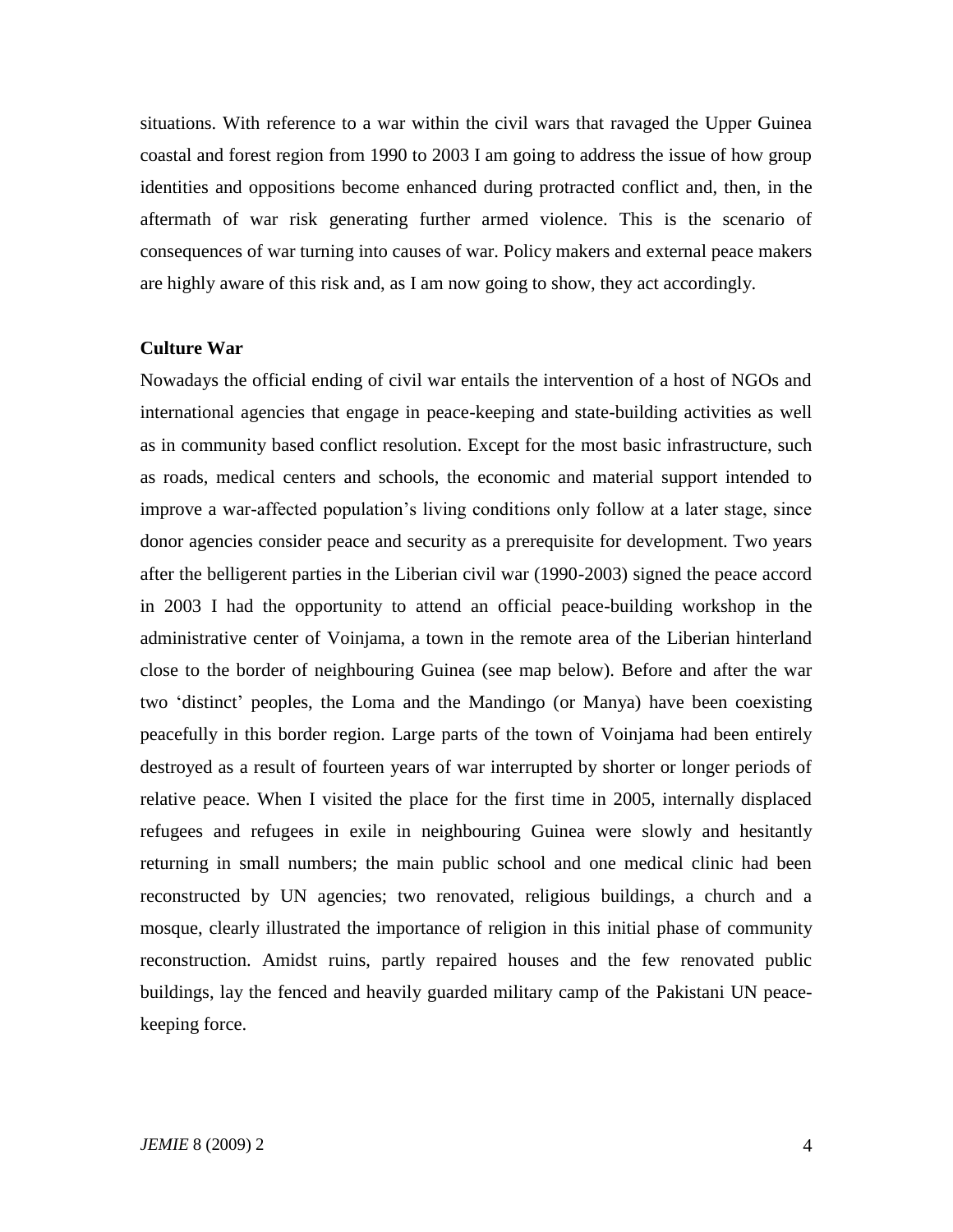

Map of the border region between Liberia and Guinea and with town names mentioned in the article

Both local and international NGOs plan and coordinate peace-building workshops in waraffected communities. The workshops occur quite frequently and despite being initiated and led by outsiders, the organizers profess a sort of bottom-up philosophy which is meant to induce a perception of ownership among the participants to the ideas processed and the decisions made during the course of the event. In the case mentioned here the performance of a NGO-run conflict resolution initiative was a relatively formalized event, involving ecumenical prayer, collective singing, opening and closing speeches and so on. Peace workshops should not be compared to ritual events in a strict sense, though. It is not uncommon to observe participants engage in open dispute during the peacebuilding sessions which make them rather resemble institutionalised exchanges of political opinion. In the area I refer to here, properly ritualized, peace-making efforts are instead locally organized events that involve one or more warring factions and occur without the participation of any external actors.

The peace-building workshop that took place in the town of Voinjama in early June 2005 was an all-day event, interrupted only by a much awaited free lunch. It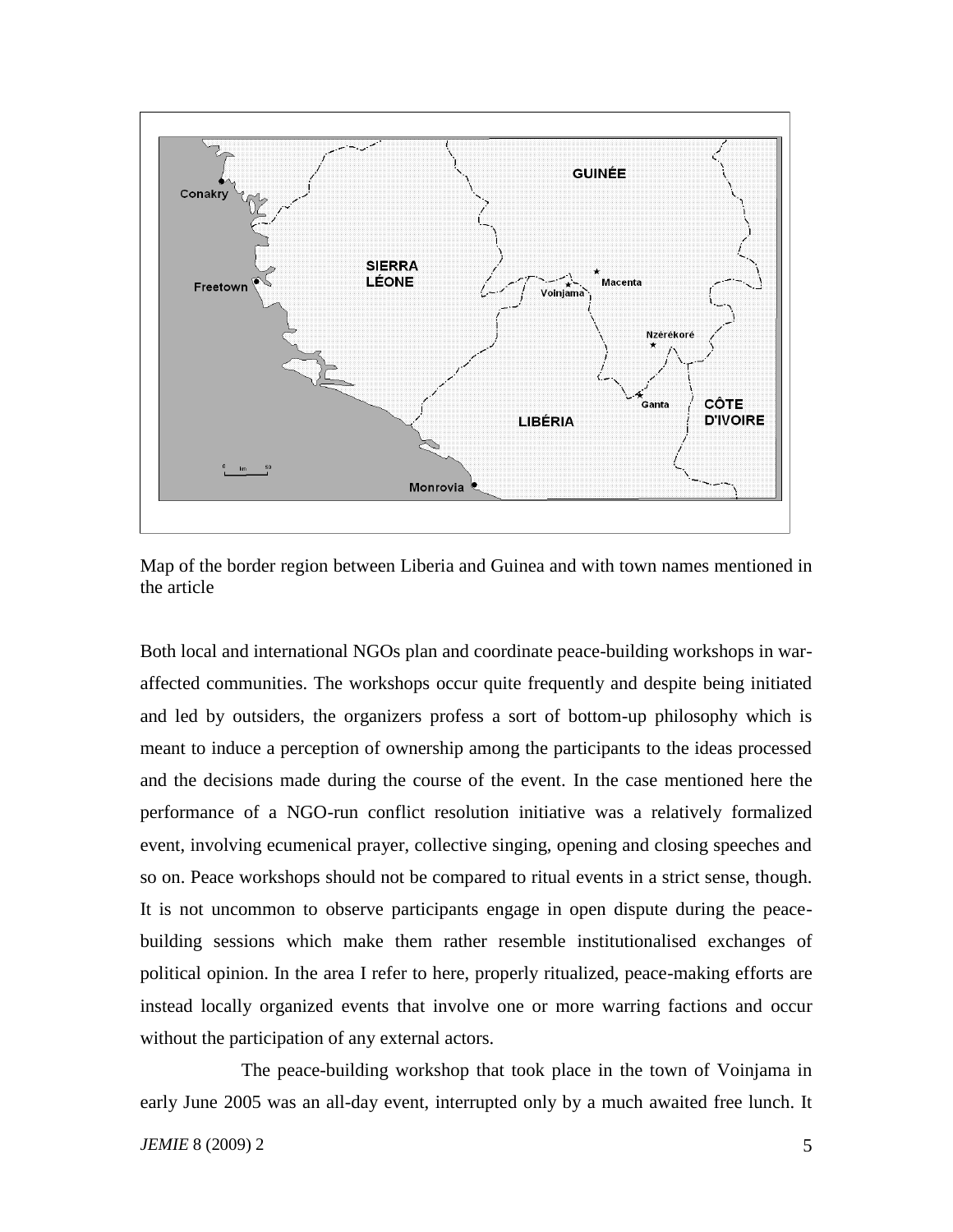may be of interest to note that a local, evangelical church was used to host the meeting, even though the members of one of the two participating groups were Muslim. A national NGO (LCIP), supported by the American development agency USAID, was responsible for the workshop and the participants comprised what the organizers defined as "community facilitators" from among the two major ethnic groups living in town and the surrounding area. In this case the term 'community facilitators' was a euphemism for a local elite that consisted of political actors appointed by the government, religious leaders and traditional chiefs, representatives of the elders, the women, the youth, and the excombatants. According to the organisers, the workshop was intended to fulfill two related objectives that one may chose to see as constituting a collective catharsis. The first objective was to relieve tensions between the two opposed ethnic groups by making them identify conflict causes and solutions in public and in common. The second objective of the meeting was meant to prepare for cleansing rituals to be carried out at selected sacred sites by each group separately. Here the aim was stated as "cleaning our hearts for animosity towards opposite groups and against people from one"s own group."

As I will return shortly to some of the consequences of the armed conflict for intercommunal relationships, I jump straight to the main causes of armed conflict as they were perceived by the workshop participants. As it appears from the "conflict tree" (see photo below) that the facilitators used as a working tool in the peace meeting to illustrate causal relationships, the "root causes" of the civil war implied the role of the "book people", "tribalism", "lack of respect for cultural heritage", "lack of respect for elders", "kinship", and finally the issue of "citizenship". While both Mandingo and Loma agreed on the negative effects for intercommunal relations of so-called educated people and ethnic identity formation, they differed in their emphasis on other aspects that clearly mirrored the present circumstances of each group taken separately. For instance, the Loma would express their frustrations concerning the Muslim Mandingos' disrespect of their traditional religious practices and the Mandingo were equally heard complaining of their stigmatized identity as being "Guineans" rather than Liberians. The local perceptions of the major causes of civil war can be rendered as referring to the role of educated community leaders and state authorities; ethnic differences; the recognition of norms and values associated with traditional, secret societies and Islam; generational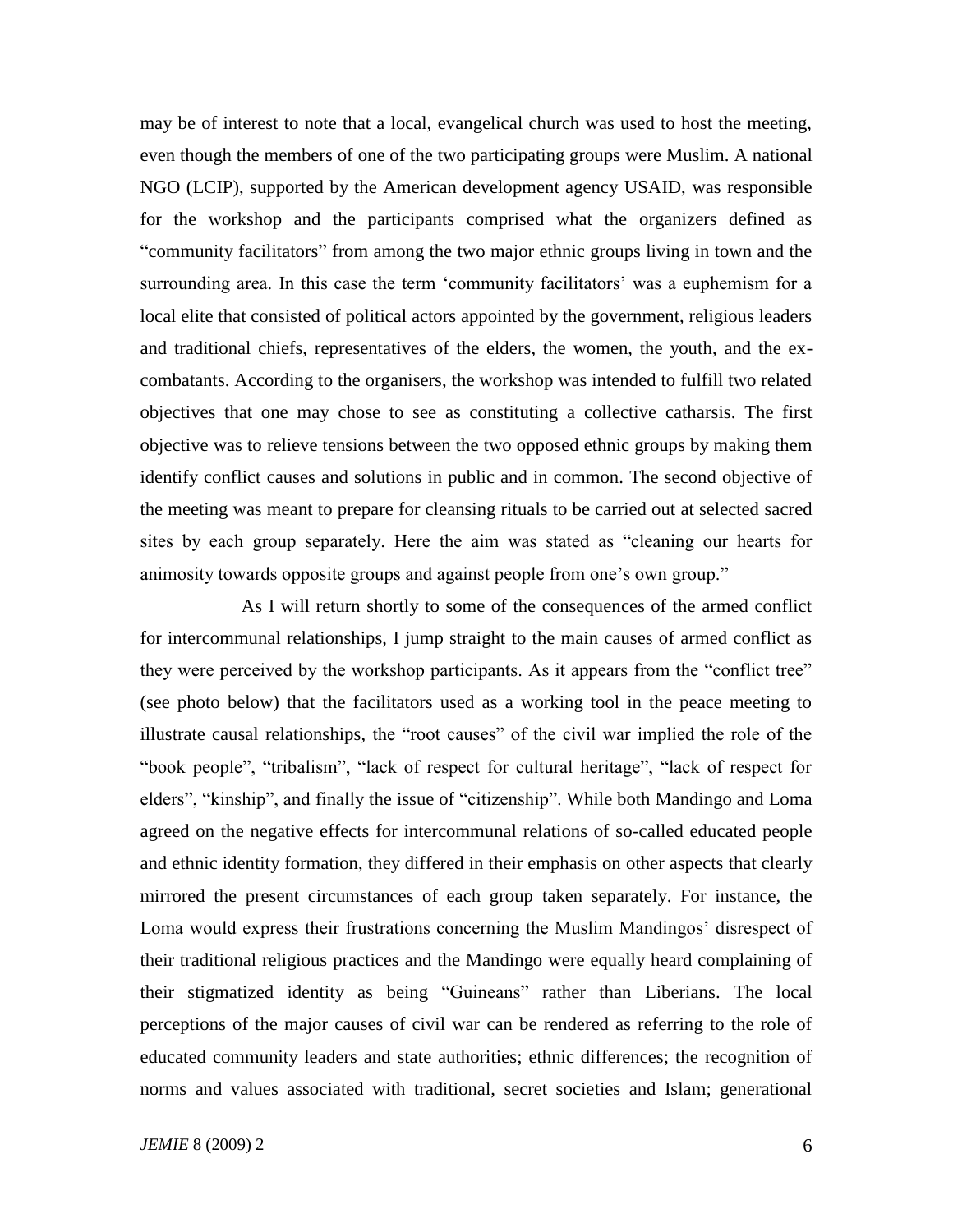conflict; inter-marriage between the opposed groups; and the claim of some Mandingos to be recognized as citizens of the Liberian nation. Ironically, one of the workshop coordinators promptly refused to recognize the issue of citizenship as to be of any relevance in the present case. As mentioned, this attitude went against the foundational didactical principle of acknowledging the participants' right to define problems and solutions.



NGO agent visualizing a local "conflict tree"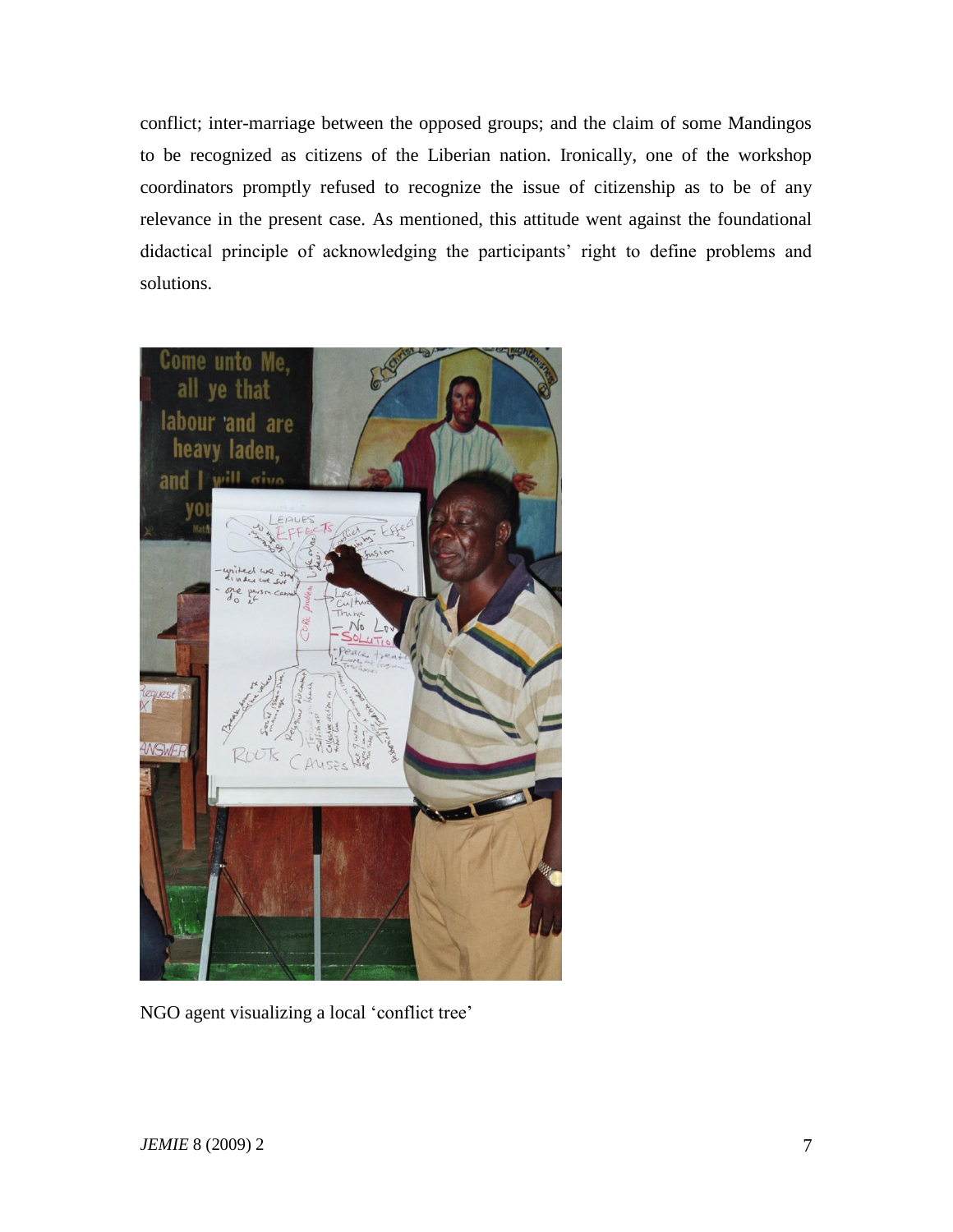Before considering in further detail the issues raised by members of the conflicting parties, I would like to point out one conspicuous aspect of the causes of conflict mentioned. With one or two exceptions that suggest an explicit dimension of power; that is, the elders versus youth and the role of the "book people", the depicted "root causes" of conflict refer first of all to matters of culture and in particular to *cultural difference*. There is no mentioning here of the major conflict generating factors evoked by other external observers, such as competition over resources, including diamonds, or access to land in rural areas or in commercial centers. Nor is there any allusion to long-term exploitation and domination by a state-supported, local elite, or by some traditional, gerontocratic political culture. To evoke the role of the "book people" may suggest popular resentment towards political leaders, though it is unclear whether the category refers to the "black colonialism" of the descendants of the Americo-Liberian settler elite who ruled the country of Liberia for more than a century, to the subsequent, oppressive 'indigenous regime' of Samuel Doe that preceded the outbreak of war, or to any educated peoples associated with one faction or another during the fourteen years of civil war.

In the present case there seems to be clear evidence that local victims and perpetrators of armed conflict perceive of the lack of respect for cultural differences as a major factor causing and perpetuating war between neighbours. This local viewpoint on the cause of a contemporary conflict sounds almost too familiar. It reflects the way media in the North usually represent civil wars in the global South. Moreover, it sustains the famous theses by Kaplan (1994) and Huntington (1993) that explain the nature and origins of wars in the twenty-first century in terms of culture clashes. The analyses of Kaplan and Huntington have been subject to much debate. Critics have among other things questioned the notion of culture (and civilization) employed in these culturalist approaches to conflict and which conceive of culture as a bounded, essentialised and homogenous entity. In contrast, anthropologists and others have long since employed a more pragmatically defined notion of culture as differentiated, negotiable and subject to politicized manipulation. Critics also raise the essential question as to how culture can be causal and which may also be addressed to a majority of students of culture, including anthropologists, who tend to take agency and culture"s impact on human behaviour for granted. In addition, one should not forget to apply a methodological skepticism and not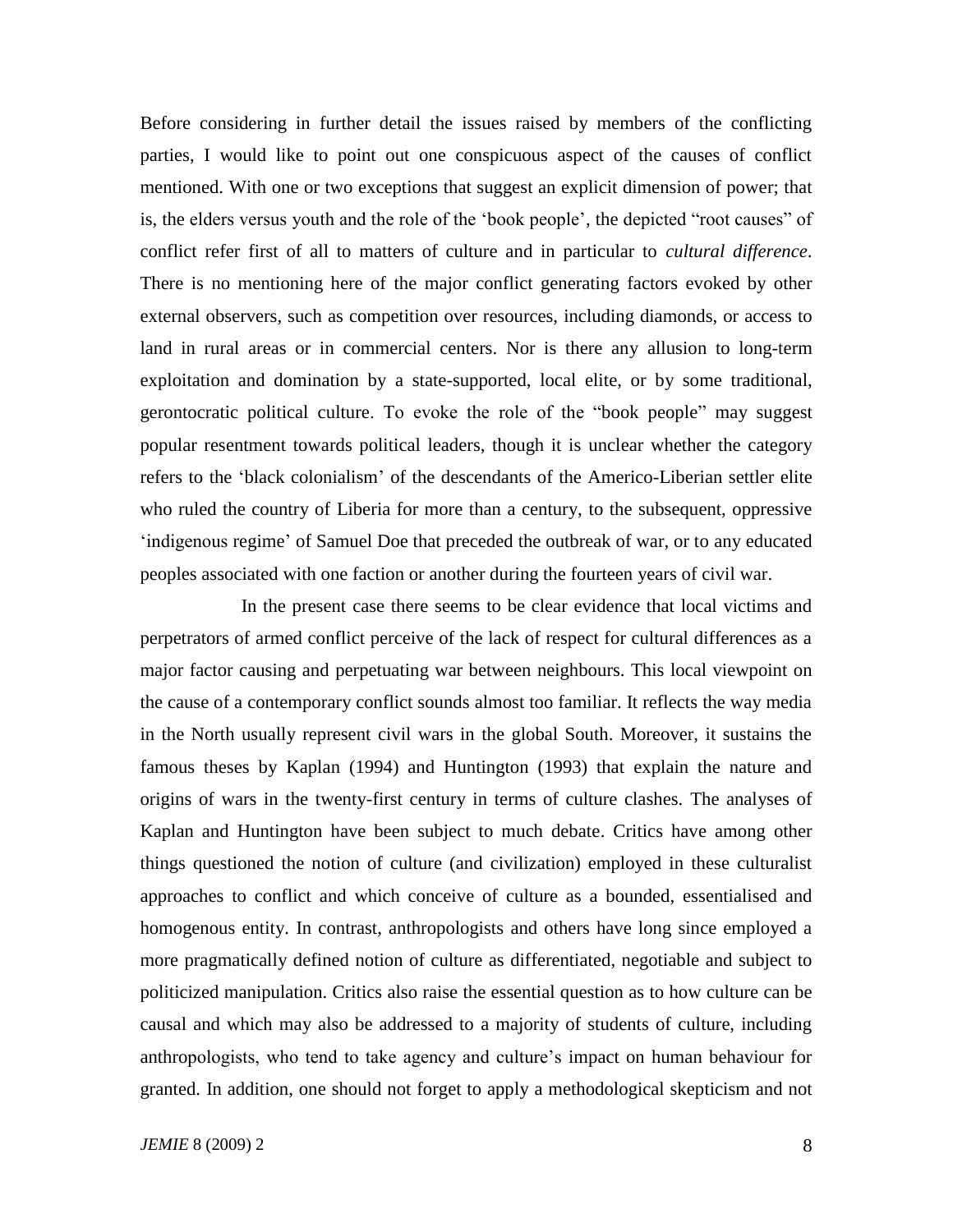take the word of one"s subjects of study, the victims and perpetrators of war, at face value. On the other hand, it would be analytically misleading (and morally unjustifiable) to disregard local representations of conflict. Even if the perception of cultural difference may not be the primary cause of conflict outbreak, significant differences in language, religion, marriage practices, etc. that are important for identity construction may be enhanced during times of conflict and thus become critical for the perpetuation of conflict. As already suggested, the cultural competition thesis is not the only prevalent model of explanation of protracted West African armed conflicts. Most scholars are critical of the culturalist approach and have instead associated the "root causes" of civil war with 'crisis of youth' (e.g. Hoffman 2006 and Richards 2005b), so-called 'failed states" and general political economy (e.g. Reno 2001, Sawyer 2004), and "greed *and* grievances" (e.g. Keen 2005).

### **New Wars and Root Causes**

For some time a metanarrative about the new world order has served to explain the proliferation of wars in the global South. As the story goes, the end of the Cold War put an end to the super powers" monopoly of violence which frequently manifested as the waging of proxy wars in the worlds periphery. Undemocratic regimes ceased to receive financial and logistic, military support. During the same period international donor agencies imposed structural adjustment programs that reduced state control of the economy and affected state sovereignty. By the same token the living conditions of impoverished populations decreased even further while their numbers were increasing. Western donor countries moreover required political reforms in response to development aid. Along with economic and political reform, the expanding, economic globalization facilitated privatization processes which put an increasing pressure on state authority in many African states and elsewhere; a process that also created new opportunities for "privatised states". More generally, the neoliberal, post-Cold War world order is held to have caused the erosion of the state and state sovereignty. Incapable of controlling their territories, weak states then withdraw or collapsed. A rash of small wars irrupted in the interzones between failed nation states in Africa, the Balkans and other parts of the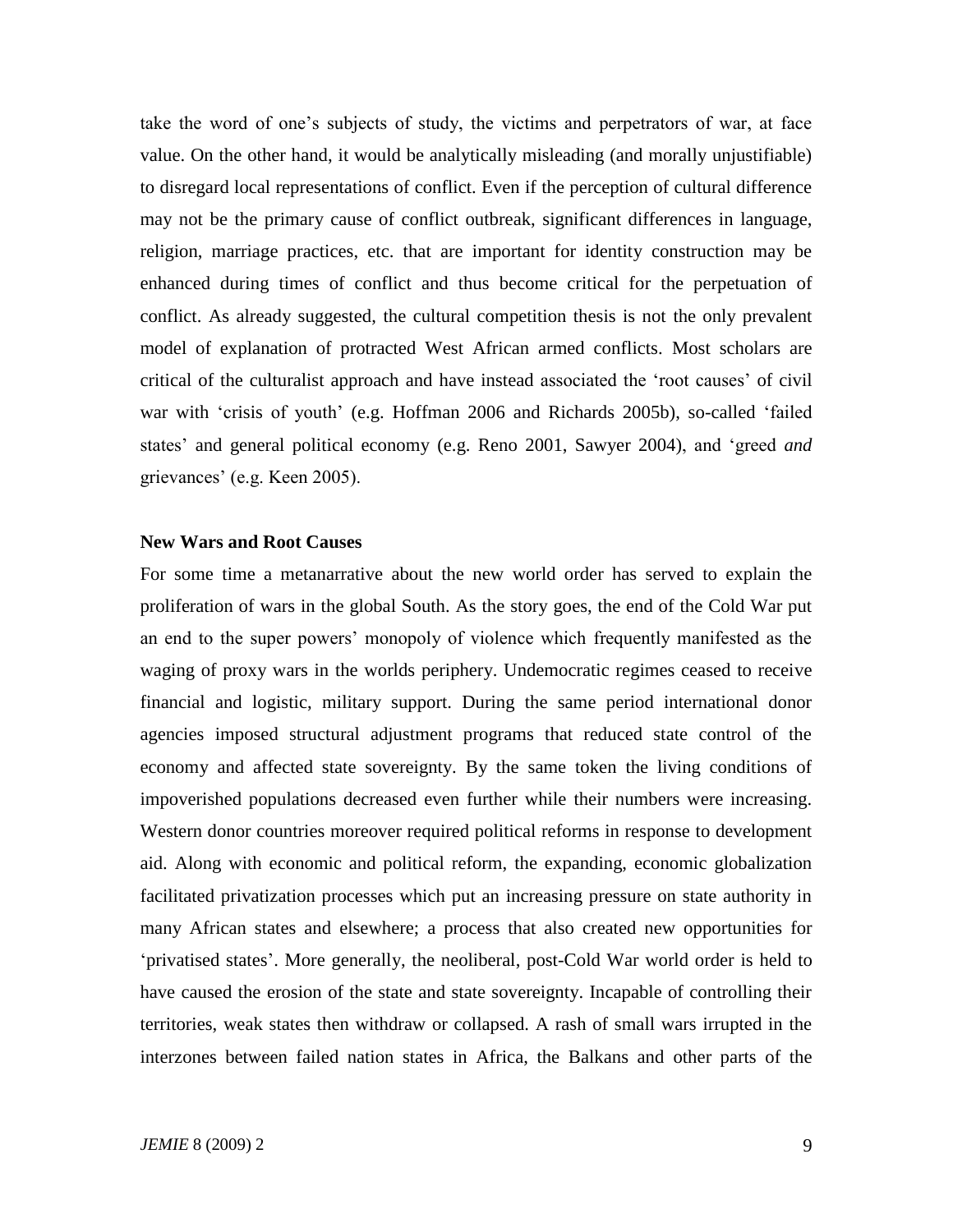former communist world. In this new era inter-state wars were replaced by intra-state wars in "ungoverned zones" (e.g. Engel and Mehler 2005; Richards 2005a; Reno 2003).

The realisation that the new wars represented a security threat to the world as a whole soon entailed new forms of intervention in the war-affected regions, especially by UN-led peace-keeping missions, which are sometimes preceded sometimes succeeded by a host of humanitarian agencies and INGOs. Some commentators have questioned the effectiveness of these intervention forces and suggest that rather than serving to put an end to wars, they may produce a reverse effect (e.g. Duffield 2001). On the other hand, international military intervention efforts to stop armed conflict and sustain peace within recognized boundaries signals a consensus that the state has not withered away. International political culture demands that states continue to be territorially based (e.g. R.B. Ferguson 2003; Kapferer 2004, see also Ferguson 2006:39). Mentioned in passing, it is likely that the above metanarrative about neoliberal global (dis)order will be going through revision in light both of the recent military intervention of one nation-state, Russian, into another, Georgia, and the outbreak of the current global, financial crisis.

I shall leave aside the question whether Twenty-first century wars are really new in the sense of being unprecedented (Kaldor 2004), or whether they rather resemble the low-intensity, non-state wars fought in pre-Westphalian Europe (Reyna 2008). For the purpose of this paper, it suffices to indicate how a majority of commentators explain the nature of contemporary, non-state armed conflict. According to the anthropologist Paul Richards, for instance, three kinds of explanation of "new war" emerged during the 1990s. He labels them as 'Malthus with guns', 'the new barbarism', and the 'greed not grievance" debates. The first, exemplified by the political scientist Homer-Dixon, favours the explanation of violence in developing countries as a consequence of resource scarcity and competition over resources; the second, exemplified by Kaplan and Huntington"s famous thesis concerning culture competition, explains new war in terms of endemic hostilities between peoples endowed with immutable, bounded cultural identities; the third mode of explanation, exemplified by the work of the geographer Le Billon (e.g. 2001) and the economist Collier (e.g. 2004), see internal wars as a result mainly of economic considerations (Richards 2005a: 6-11). In their effort to simplify even further the dominant readings that have emerged about the "root causes" of violent conflict in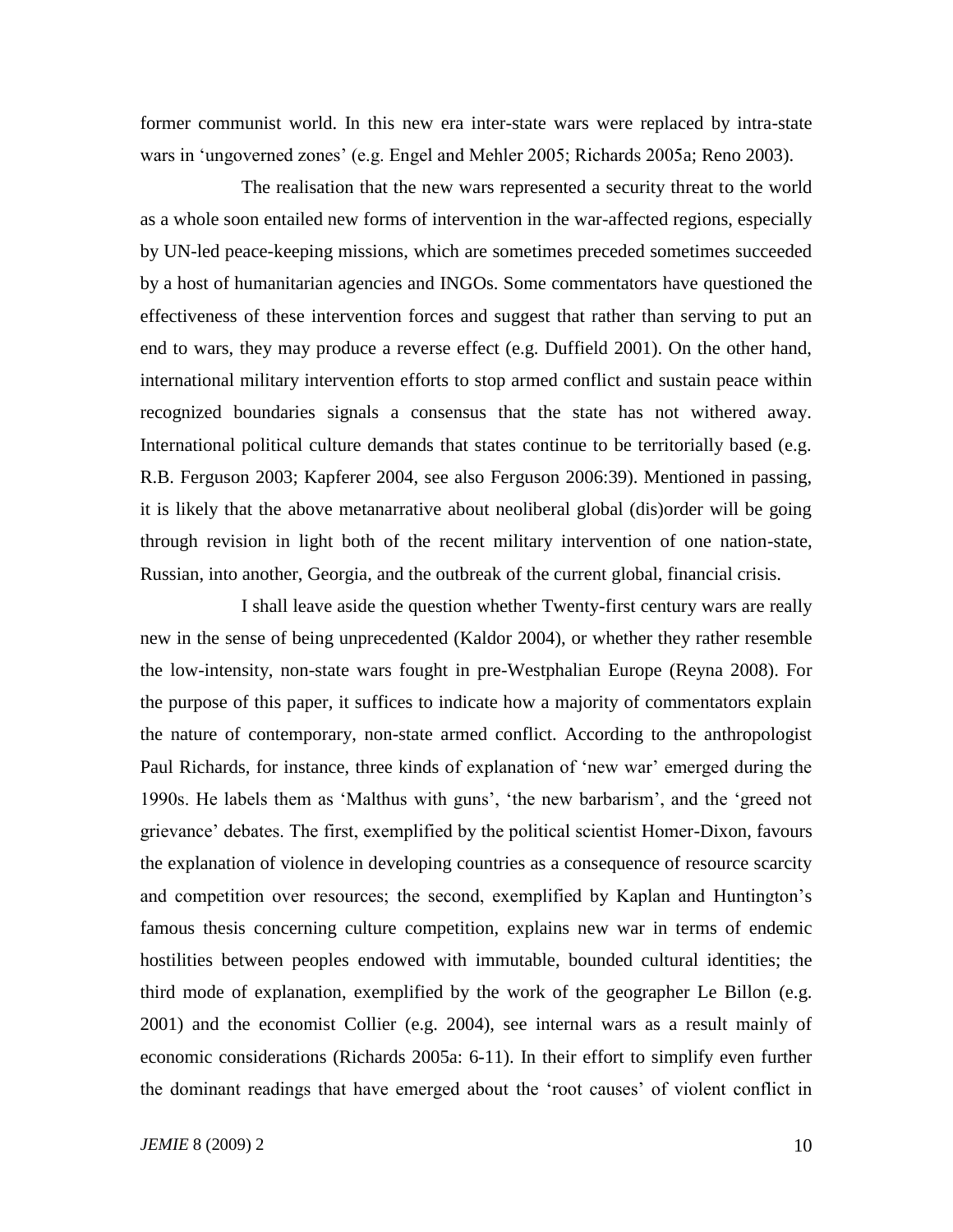Africa, the political scientists Engel and Mehler identify two major lines of argument. One concentrates on ethnicity and identity (basically, but not exclusively, the "grievance" argument) and the other focuses on the political economy of conflict (basically, but not exclusively, the 'greed' argument) (2005:90). Thus, while there may not be a consensus on the reasons behind the emergence of the "new wars", most explanations converge on the point of construing such violent conflicts as apolitical (Cramer 2007:76, Hoffman 2006:12, Kaldor 2004, Richards 2005b:573). To reject the political subjectivity of armed actors is a questionable assertion that rests on a narrow definition of the political from a state-centred perspective.

I agree with Richards's objection to the notion of 'new war' as a "mindless" response" to resource scarcity and population pressure, cultural competition, or transboundary political economy. None of these arguments, says Richards, "offers a convincing explanation of why war happens when and where they do, offering only an explanation how war is intensified or prolonged (…) [W]ar does not break out because conditions happen to be 'right', but because it is organised  $(...)$  [W]ar is inescapably sociological." (Richards 2005a:4; see also R.B. Ferguson 2008:42-43). I part company, however, with Richards" alternative sociological explanation of war in the Mano River region in West Africa as a product of rural youth's grievances against 'customary' chiefs and local elders (Richards 2005b:586; Chauveau and Richards 2008). Although it is presented as "Emile Durkheim"s theory of civil war" because of its association of an alleged forced division of labour and revolt of farm slaves, this explanation reads more like a classical Marxist description of an alleged class conflict in West African lineagebased societies. There are two reasons for objecting to Richards" conceptualisation of the recent civil wars in Sierra Leone and Liberian as well as beyond in Guinea and Cote d"Ivoire. First, as mentioned by another critique of Richards" analysis, the empirical evidence sustaining his thesis appears inadequate and the interview-based methodological approach to be of limited value (Fanthorpe 2005). Second, ethnographic data that I have gathered in rural and semi-urban communities in northwestern Liberia and southeastern Guinea also does not lend credit to the notion of civil war in the Mano River region essentially as a revolt of an exploited and disillusioned rural youth. Neither in the past nor at present does competition over agrarian resources appear to have constituted a major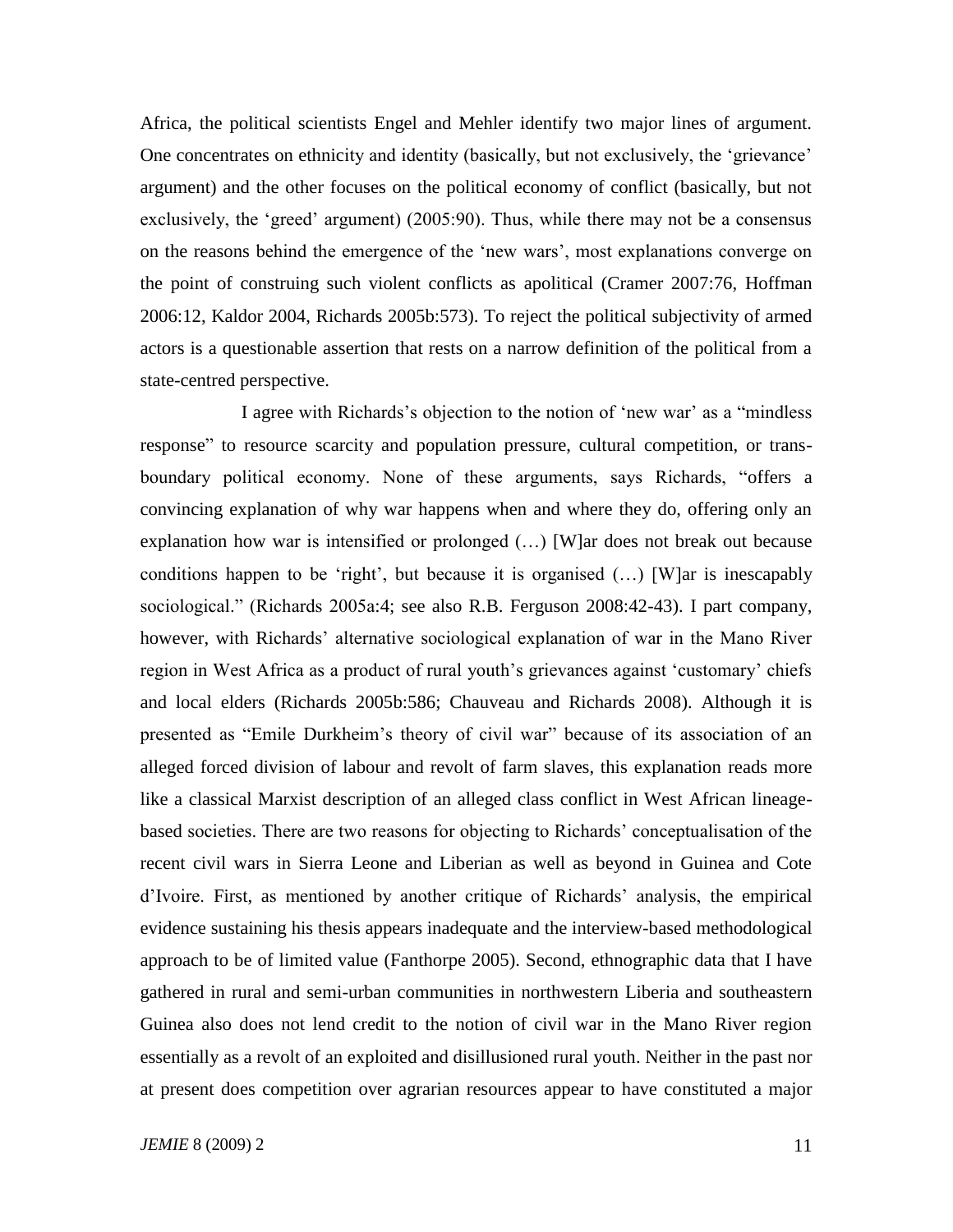cause of war. This second point does not preclude, however, that Richards" Marxist-Durkheimian analytical framework applies to specific parts of war-torn West Africa, such as the Sierra Leone Hinterland, but I raise doubts about the general value of this approach. My questioning of Richards" view on the West African subregional conflict does not mean that I do not consider the impact of local grievances and rather have a preference for the "greed, not grievance" explanatory model, which has gained currency in connection with this West African war zone. In accordance with this model "blood diamonds" constitutes the simplified, popular image of the driving force behind the conflict.

As a matter of fact, many students of conflict in the area I refer to, especially among political scientists, seek to strike a balance between the greed and grievance perspective. William Reno and David Keen are among the best known analysts who take account of both predatory behaviour of armed groups, international political economy, and the political revolt and popular grievances that constitute the complexity of the interconnected civil wars in Sierra Leone and Liberia (Keen 2004, Reno 2001, 2007, Richards 1996). R.B. Ferguson suggests the neologism "identerism" to depict the socalled identity-linked new wars for which we possess no general term. In opposition to "some current explanatory divides that stress either self-interest or identity issues (sometimes framed as "greed vs. grievance"), "identerism" highlights the point that practical interests and self-identities are very commonly fused into one (…) Calling a conflict "identerest" creates a question of identities and interests that must be answered…" (Ferguson 2008:43). The anthropologist Günther Schlee, a specialist on conflict in east African pastoral societies, proposes a theory of conflict that also intends to move beyond the analytical dichotomy between greed and grievance (Schlee 2004). Schlee acknowledges the importance of resource-orientated, economically or ecologically inspired theories that account for conflicts caused by the competition for resources and gains. Notwithstanding, the issue of identity work and group identifications that occur in situations of violent conflict is claimed to remain poorly understood. Who is fighting who and why is less evident than it appears and it cannot be explained alone by taking the legitimizing accounts of participants at face value. According to Schlee, "there are still deficiencies in our understanding of the ways in which people in specific conflict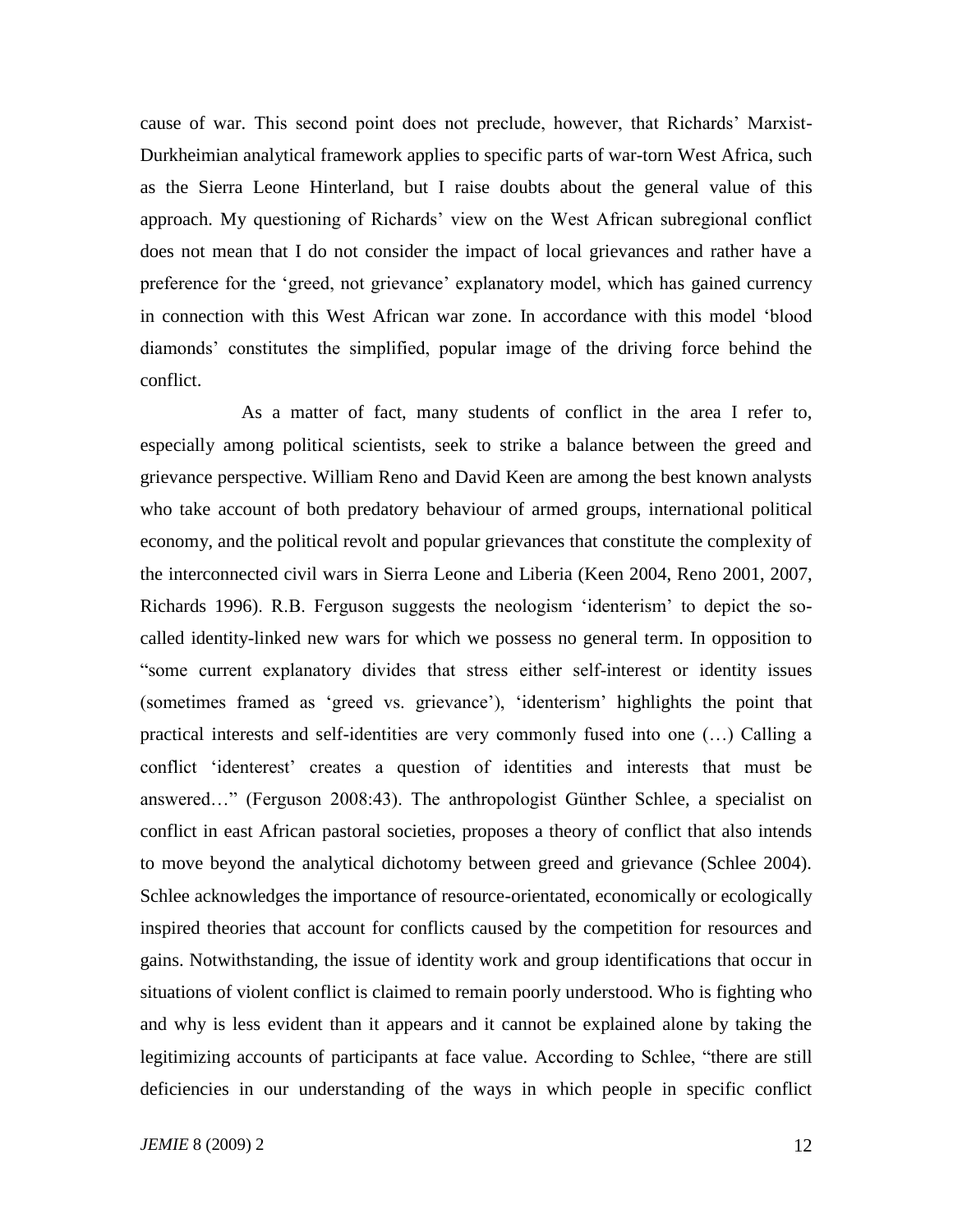situations may make and break alliances and which patterns of identifications they follow."  $(2004:135)^3$ .

There are clear merits to an approach to conflict analysis that builds on rational choice theory and theories of group identification. I have my doubts however, whether this integrated, explanatory model of conflict actually meets its own demands. Despite being action-centred the theory lacks a sustained notion of agency that helps understand the full rationale of people"s actions in situations of conflict. What is needed, I will argue, is a notion of agency that also takes in the motivational force of memories and emotions, rather than a notion which rests ultimately on people"s calculation of costs and benefits (including the unintended consequences of being passively included in or excluded from a given social unit) and the semantic constraints of social categories. New research on the means and ends of war, and on organised political violence in general, ought instead to proceed from a theoretical perspective that works toward articulating a micro level, which addresses questions of intentionality, memory, emotions and intersubjectivity, and a macro level, which focuses on structural conditions, social and cultural context.

## **Culture War Recontextualized**

It is high time to return to the major themes of the peace-building meeting I reported at the beginning of this paper. My aim in the following is to suggest how intercommunal tensions, which I consider as a consequence of protracted, violent conflict, may in turn during so-called post-conflict time become causes for further, or sustain ongoing collective, violent interaction. In contrast to culturalist assumptions about the causal role of essentialised culture, the following section is meant to illustrate how under certain circumstances the epiphenomena of culture and second-order causes turn into first-order, or "root causes" of violent conflict.

The rural urban settlement that constitutes the empirical background of this article is situated in the northwestern hinterland of Liberia close to the border of Guinea. Located at the heart of a trouble-ridden region, between two nation-states, the town of

 $\overline{a}$ 

 $3$  See also Kalyvas 2003 and King's description of the 'micropolitical turn' in the study of social violence within the disciplines of comparative politics and international relations (King 2004).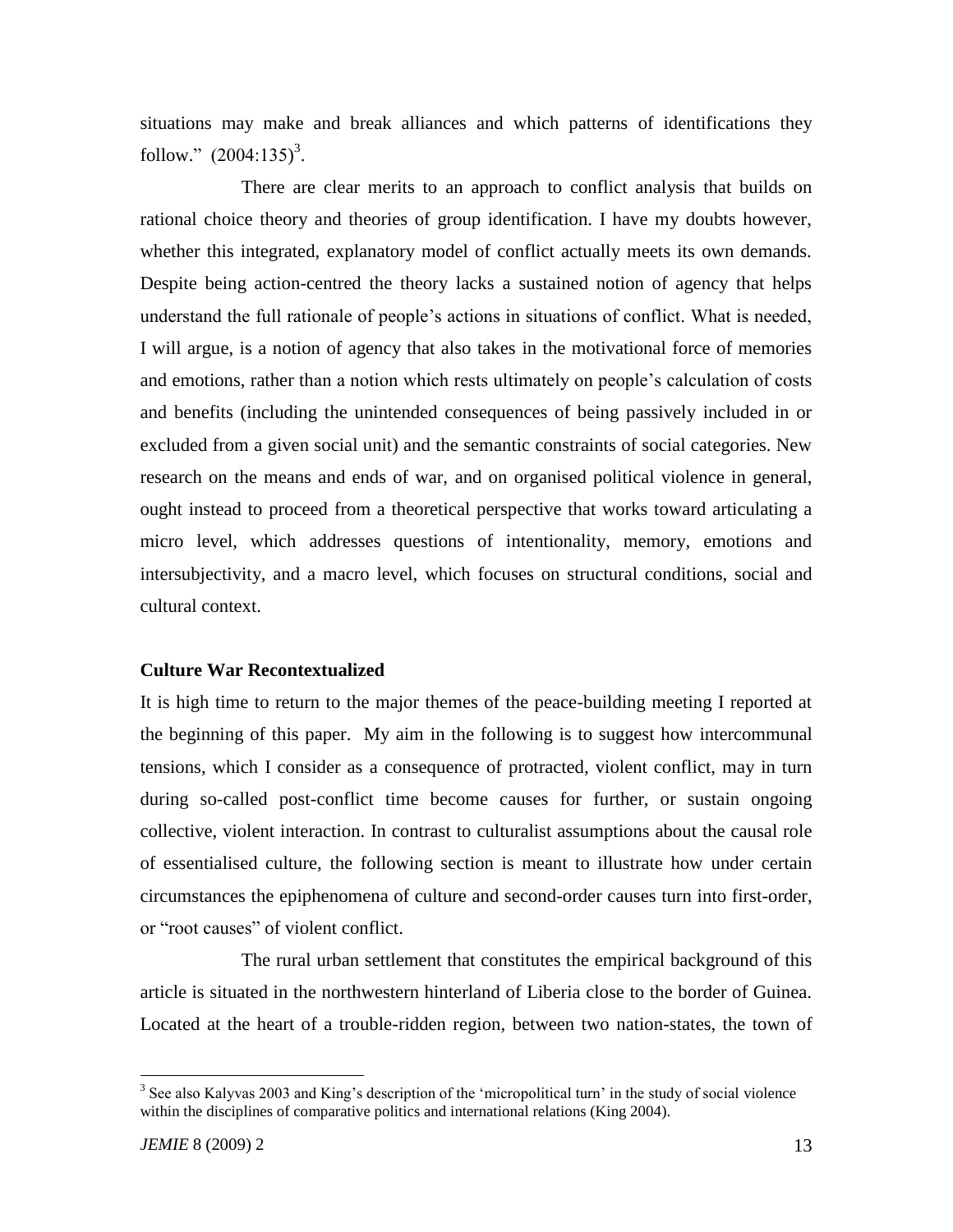Voinjama constitutes a typical border zone that affords a great variety of (un)regulated economical, political and military opportunities. This was the case to an even greater extent during the war characterised by a high frequency movement of people, both refugees and rebels, and illegal border transaction of goods, including arms and looted property, by entrepreneurial individuals, marauding rebels and government soldiers from both Liberia and Guinea. There are good reasons to conceptualise the protracted violent conflict that ravaged the area as part of a regional war without frontiers (Højbjerg 2008). On the other hand, the conflict dynamics in nortwestern Liberia and across the border into southeastern Guinea are too complex to be seen as simply deriving from the general, subregional political deficiencies that sparked civil wars during the final decade of the twentieth century.

In the Voinjama area and beyond a minority of people labelled ethnically as Mandingo currently find themselves in an antagonistic relationship to an amalgam of ethnic groups (e.g. Loma, Mano, Gio, Kpelle, etc.) who refer to themselves as autochthonous. These "people of the land" classify the Mandingo as "strangers from Guinea" and sometimes pejoratively as "Dingos". Within a greater zone of Mandingoautochthonous cohabitation conflict dynamics vary due to different historical trajectories of Mandingo migration and settlement patterns. For instance, the Mandingo in northeastern Lofa, who name themselves Manya, have long since been recognised as the guardians of their own territory. They are usually considered less "strangers" than the Mandingo in the adjacent Nimba County, who often refer to themselves as Konyanka, and who are looked upon as descendants of stranger traders. Ethnogenesis and the possible common origin of the Manya and Loma in the Voinjama/Macenta border region is a prominent issue among scholars as well as among local people, though it remains a moot point<sup>4</sup>. The question of origin is also prevalent among the inhabitants of Nimba County, but here identities have always been declared and ascribed in less ambiguous terms. Tensions mainly evolve around land rights and property relations, especially in urban centres and in diamond extraction areas. According to my own findings in both ethnically mixed and homogenous rural settings around Voinjama in norteastern Lofa county, access to cultivable land does not seem to constitute a major conflict cause,

 $\overline{a}$ 

 $4$  See Højbjerg 2007: 80-88 for a discussion of Loma and Manya ethnogenesis.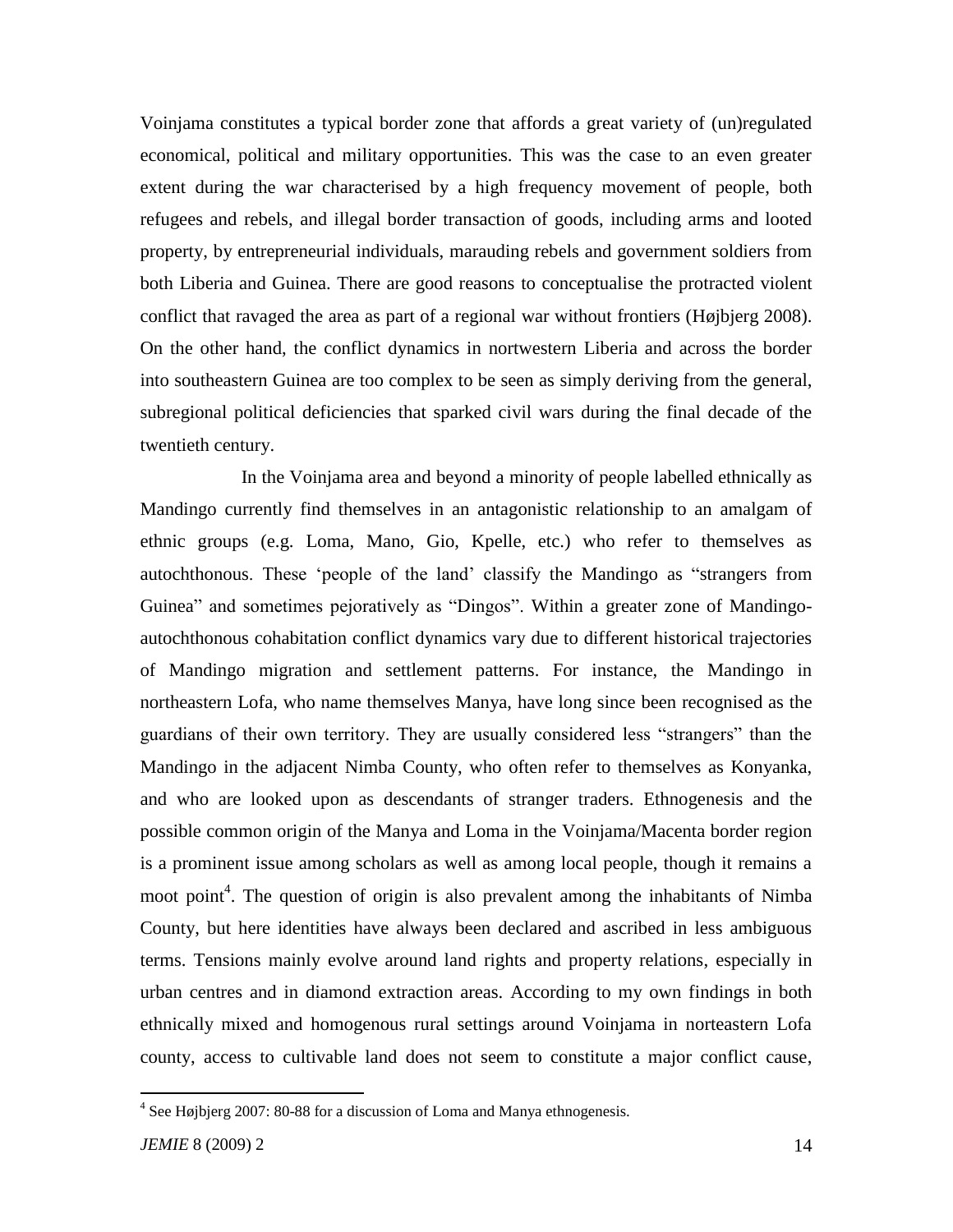except in cases where rice swamp cultivation has been introduced. In comparison, conflict over access to farm land represents a more urgent issue among the same groups of people in the adjacent and more densely populated areas in southeastern Guinea. From a more general perspective, then, intercommunal violent conflict in the Liberia-Guinea border region is comparable to other conflicts in the Upper Guinea forest area, which, according to Chauveau and Richards (2008) are triggered, or sustained by competition over agrarian resources. Having said that, it is important to recall that the present case does not to imply the class-based violence reported in relation to adjacent regions by the mentioned authors. In addition, war did not occur spontaneously in the Liberian and Guinean hinterlands, but was obviously brought there from the outside world by the warlord and later president Charles Taylor who was heading a small rebel army composed of mercenaries recruited from several West African countries. Once the fighting between rebels and governments forces had begun, local peoples started adhering to Taylor's 'cause' and the war took on its own course during which causes and consequences, private motives and collective interests became blurred.

### **Metaphorical Kinship, Religion and Settler-Stranger Relationships**

Over time the long-term conflict between co-existing Mandingo and Loma and other ethnic groups has also been nurtured by the symbolic dimensions of local culture that inform the relationship between co-existing ethnic groups. A key symbolic aspect of local culture that is often alluded to as a contemporary conflict cause concerns the general refusal among Mandingo to recognise the metaphorical use of matrilateral kinship to conceive of the relationship between Mandingo and various self-declared autochthonous peoples. The methaphor of matrilateral kinship embodies an entire political culture of alliance among groups of descent (lineages) that stand in hierarchical relationship to each other as landowning "mother"s brothers and latecoming sister"s sons, or as wife-givers and wife-takers. Matrilateral alliance translates as perpetual kinship in the sense that the political organisation at any time ideally reflects a real or mythical exchange between a male landlord and male stranger. Affinal kinship between mother"s brothers and sister"s sons implies rights and obligations, both at the individual and at the community level, including deference, reciprocal support and ritual collaboration. Historically, matrilateral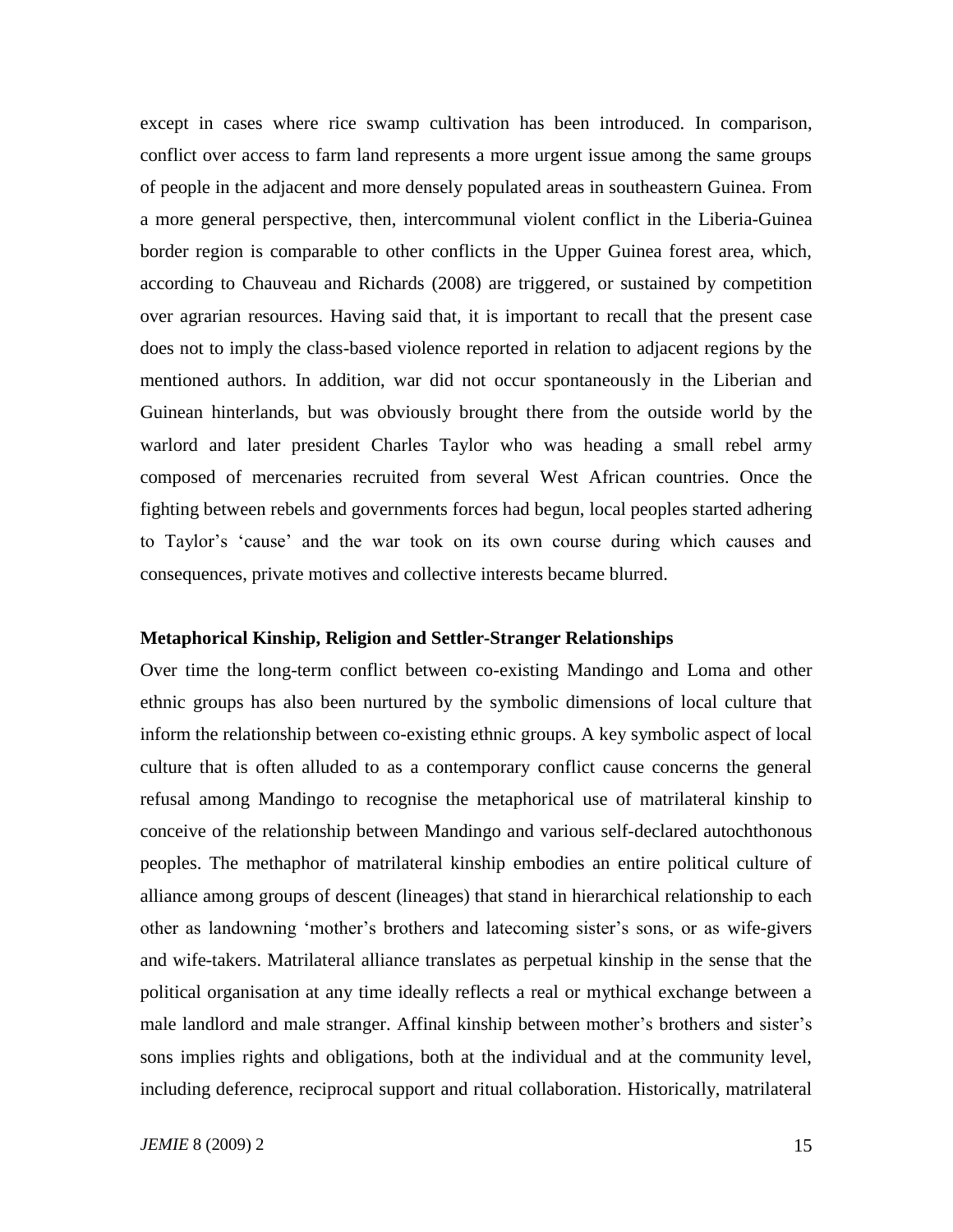alliance has at the same time been projected onto entire ethnic groups in the culture area comprising the forest region in Guinea, parts of Sierra Leone and Liberia. In that process the Mandingo (Manya and Konyanka) have been ascribed the status as latecoming "nephews" or sister's sons, and, as a consequence, as "allochthons" in relation to the landowning 'uncles' or mother's brothers of Loma, Mano, Gio and Kpelle origin who claim "autochthony".

Unsurprisingly, religious identity is another aspect of local culture that has nurtured long-term conflict between co-existing ethnic groups. This is notably the case in connection with the increased difference between a professed Mandingo Muslim identity and the power associations or secret, ritual institutions of those who consider themselves as autochthonous. Until the mid-twentieth century and in some cases later a majority of the Mandingo population on both sides of the Liberia-Guinea border still adhered to the widespread Manding power association known as Koma, or took part in the Poro ritual association of the co-existing Loma and Kpelle population. In the Nimba region further to the west Islam appears to have been anchored much longer and more firmly among the local Mandingo of Konyanka origin. In contrast to people's relative tolerance and respect of religious differences in the past, the conflicting parties currently emphasise differences in religious traditions and sometimes stage them in an aggressive fashion with an illconcealed political purpose (Højbjerg 2005, 2007). During the NGO-sponsored peacebuilding workshop reported in the first part of this article protagonists typically phrased the conflict cause as a lack of respect for each other"s cultures, implying that culture is synonymous with religious practice.

# **Objectification of Culture and Changing Politics of Neigbourliness**

The intercommunal relationship I have just described reads as a progressive schismogenesis between so-called Mandingo "strangers" and "autochthonous" forest peoples. A formal, ritualized relationship of reciprocity and mutuality has been replaced by an antagonistic relationship expressed in terms of exclusive, ethnic and religious identities. As social scientists we have learned the importance of being wary of people"s self representations. If we apply this methodological skepticism to the present case, it follows that the Mandingo and the 'forest people's' description of themselves and their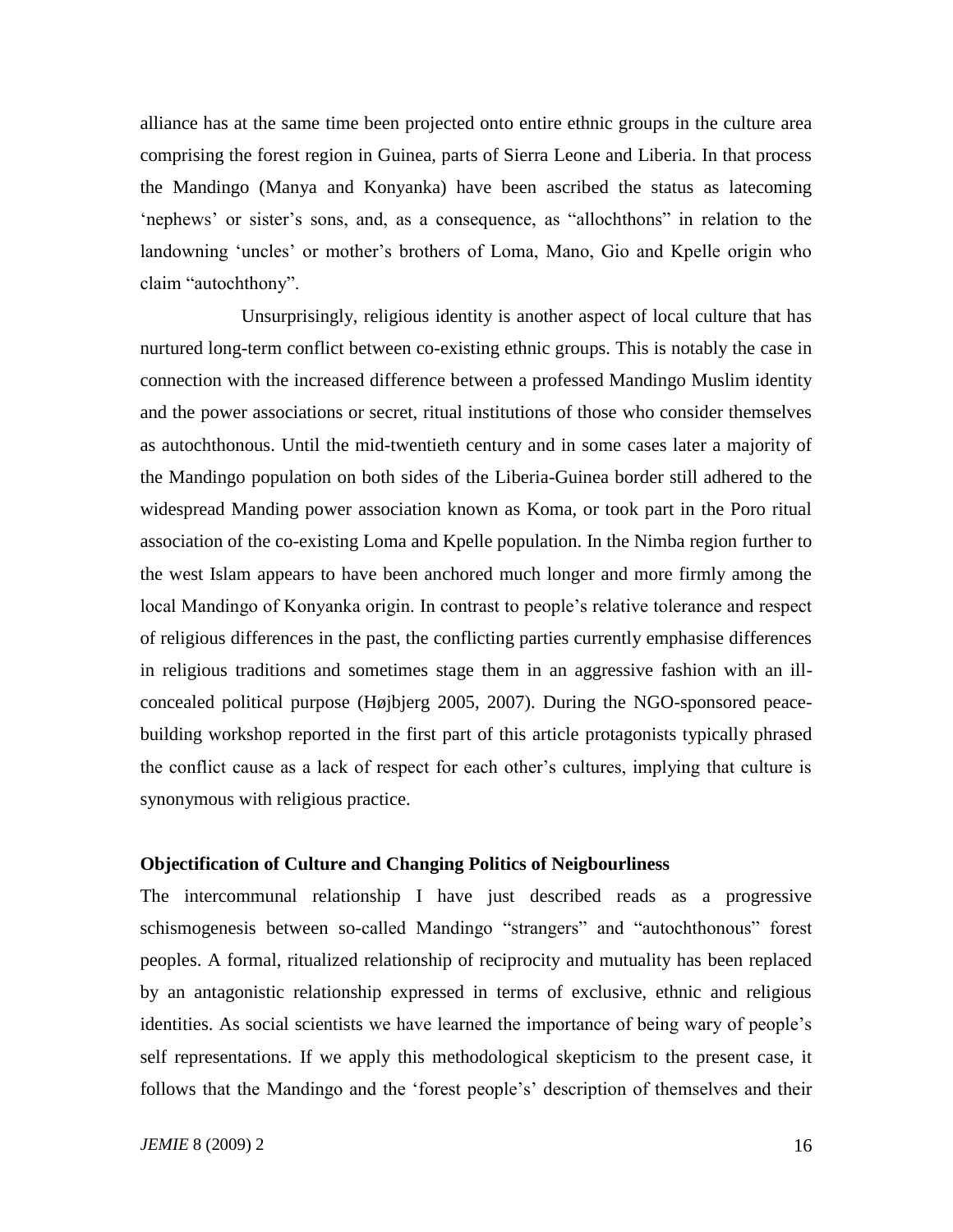neighbours may not correspond entirely with the way these groups actually interact at different levels ranging from whole communities to the level of families and individuals. There is considerable evidence, though, suggesting that collective narratives about the "Other" have informed in one way or another intercommunal relations, including violent events, in the conflict-ridden border area between Guinea and Liberia during the past two decades (Højbjerg 2009). Granted that I have provided a correct description of the change that is taking place in local conceptualizations of intercommunal relationships, it is relevant to ask whether we are witnessing an irreversible development, or if local strategies of co-existence suffice to cope with the problem of difference and polarization between neighbouring peoples?

My provisional answer to this question is of a double nature. On the one hand, there is little doubt that a majority of the population throughout the region wish to see an end to a long-term conflict, which obviously has no clear winners. Quite the contrary in fact, as losses and suffering has been immense among both sides of the conflicting parties. Therefore, many local initiatives have been taking place with the aim of reconciling neighbour enemies, often in the form of ritual and religious ceremony comprising adherents to different belief systems. Parallel to such spontaneous, local strategies exist the many top-down initiatives introduced by national, interfaith associations, political elites with local roots, the entire security and development aid industry involving the UN, humanitarian agencies, and NGO"s, and finally the national governments, including the Truth and Reconciliation Commission in Liberia. There is no reason not to believe, on the other hand, that these peace-building initiatives do not have a positive impact on people"s decision to return from exile and reconstruct their lives and accept the presence of neighbours who may have killed members of one's family and looted one's property.

Yet it is still premature to conclude about the prospects of future coexistence of previously warring factions in this part of the world. Political economy aside, one major reason that leads me to conclude in this cautious way relates to the widespread atmosphere of mistrust of the "neighbour" that reigns underneath an official and political correct discourse about reconciliation and peaceful co-existence. In addition, the omnipresent rights discourse only enhances a collective sentiment of exclusive group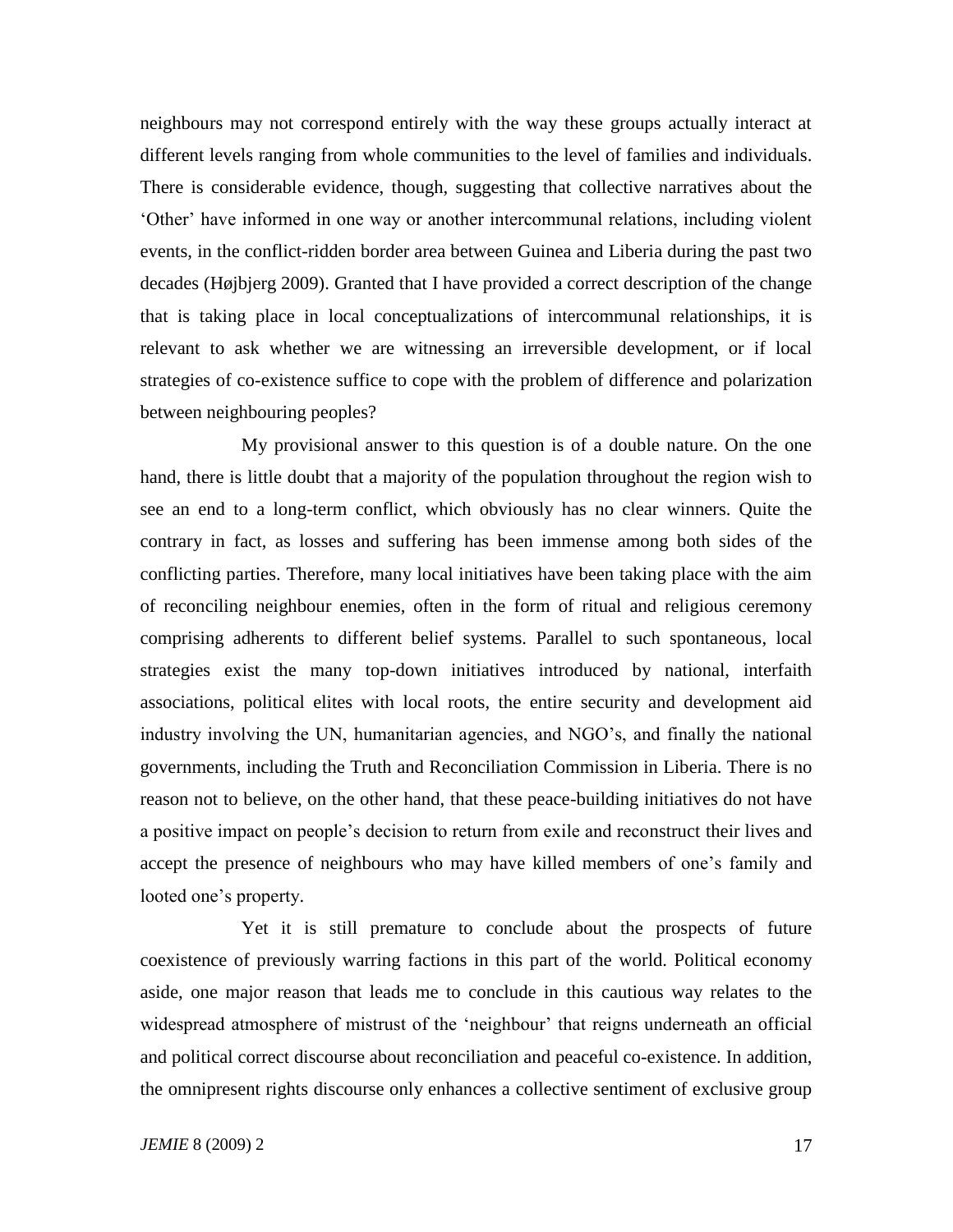identities. Whether it is part of the project of peace-building and community reconstruction, or resulting from some other globalizing trend, community leaders indiscriminately profess, "We have the right to practice our culture", or "They don"t respect our culture". It is well known that once culture becomes an object of reflection and evaluation in essentialising terms, it is already an object of purposeful manipulation; sometimes with harmful results.

#### **Conclusion**

I began this article by noticing the paradoxical fact that students of culture are sometimes reluctant to consider the causal role of culture in collective armed conflict while a number of political scientists and others seem to have opted for the opposite perspective in their analysis of so-called "new wars". This article has provided empirical evidence in the sense of local perceptions of conflict causes of the apparent importance of culture, and notably cultural difference, for the onset and continuation of civil war. However, cultural and social scientific analysis of social phenomena, such as civil war, should avoid perpetuating "essentialised" local representations. Instead of taking them at face value, the role of science is to contextualize local knowledge and put it into perspective by studying how it is produced, distributed and cognized.

Against the dominant broad brush explanations of civil war and collective armed conflict I have argued that it is often most difficult to dissociate causes and consequences in ongoing "small wars". If one looks for causes in a too narrow sense there is always a risk of misrepresenting the object of study and it may, furthermore, entail negative effects for peace-making interventions, reconciliation initiatives and community construction. People do not fight each other simply because they are culturally different, but cultural identities and notions of belonging is sometimes endowed with importance in the course of events and may serve consciously or unconsciously to inform collective action. Contrary to standard knowledge within and outside the social scientific study of culture we still do not possess sufficient insight into how 'culture' in the sense of ideas, memories and values affect violent collective action. This article has tried to respond to this demand by focusing simultaneously on the micro and the macro level of a particular case of ethnic enmity and civil war and on consciously held notions of conflict causes.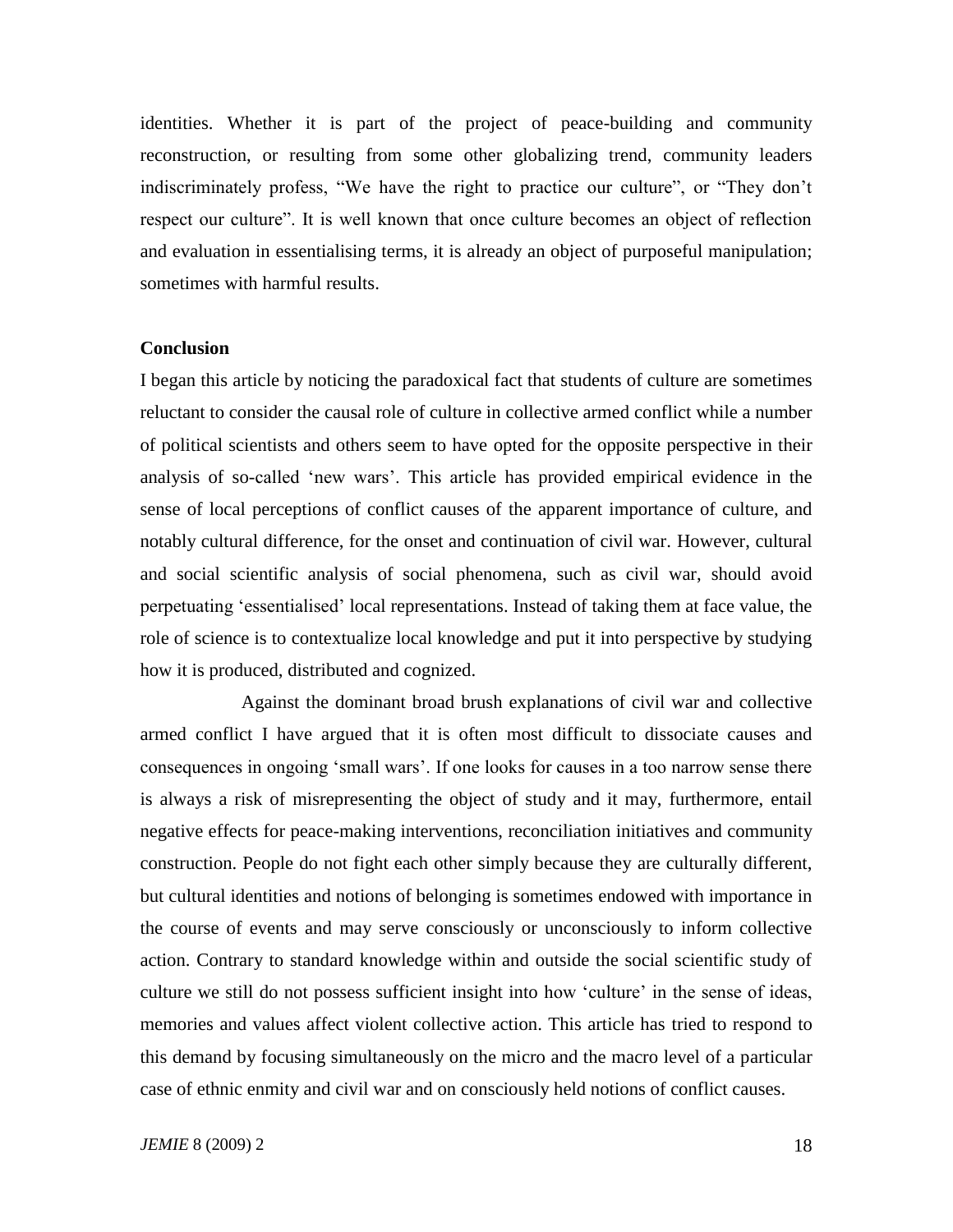## **Bibliography**

Chabal, Patrick & Jean-Pascal Daloz. 1999. *Africa works: disorder as political instrument.* Oxford: James Currey, Bloomington: Indiana University Press, in association with International African Institute.

Chauveau, Jean-Pierre and Paul Richards. 2008. West African Insurgencies in Agrarian Perspective: Côte d"Ivoire and Sierra Leone Compared. *Journal of Agrarian Change* 8 (4):515-552.

Cramer, Christopher. 2006. *Civil War Is Not a Stupid Thing. Accounting for Violence in Developing Countries*. London: Hurst & Co.

Duffield, Mark. 2001. *Global Governance and the New Wars. The Merging of Development and Security*. London & New York: Zed Books.

Ellis, Stephen. 1999. *The Mask of Anarchy. The Destruction of Liberia and the Religious Dimension of an African Civil War*. London: Hurst & Co.

Engel, Ulf and Andreas Mehler. 2005. "Under construction": Governance in Africa"s new violent social spaces. U. Engel, Ulf & G. R.Olsen (eds.): *The African exception*, pp.87- 102. Aldershot: Ashgate.

Englund, Harrry. 2005. Conflicts in context. Political violence and anthropological puzzles. Vigdis Broch-Due (ed.) *Violence and Belonging. The quest for identity in postcolonial Africa*, pp. 60-74. London and New York: Routledge.

Ero, C. et M. Ferme. 2002. Libéria, Sierra Leone et Guinée: une guerre sans frontières. *Politique africaine* 88:5-12.

Fanthorpe, Richard. 2005. On the limits of liberal peace: chiefs and democratic decentralization in post-war Sierra Leone. *African Affairs* 105:27-49

Ferguson, R. Brian. 2008. Ten Points on War. *Social Analysis* 52:32-49.

Ferguson, R. Brian. 2003. Introduction: violent conflict and control of the state. R.B.

Ferguson (ed.) *The State, Identity and Violence. Political disintegration in the post-Cold War world*, pp. 1-58. London and New York: Routledge.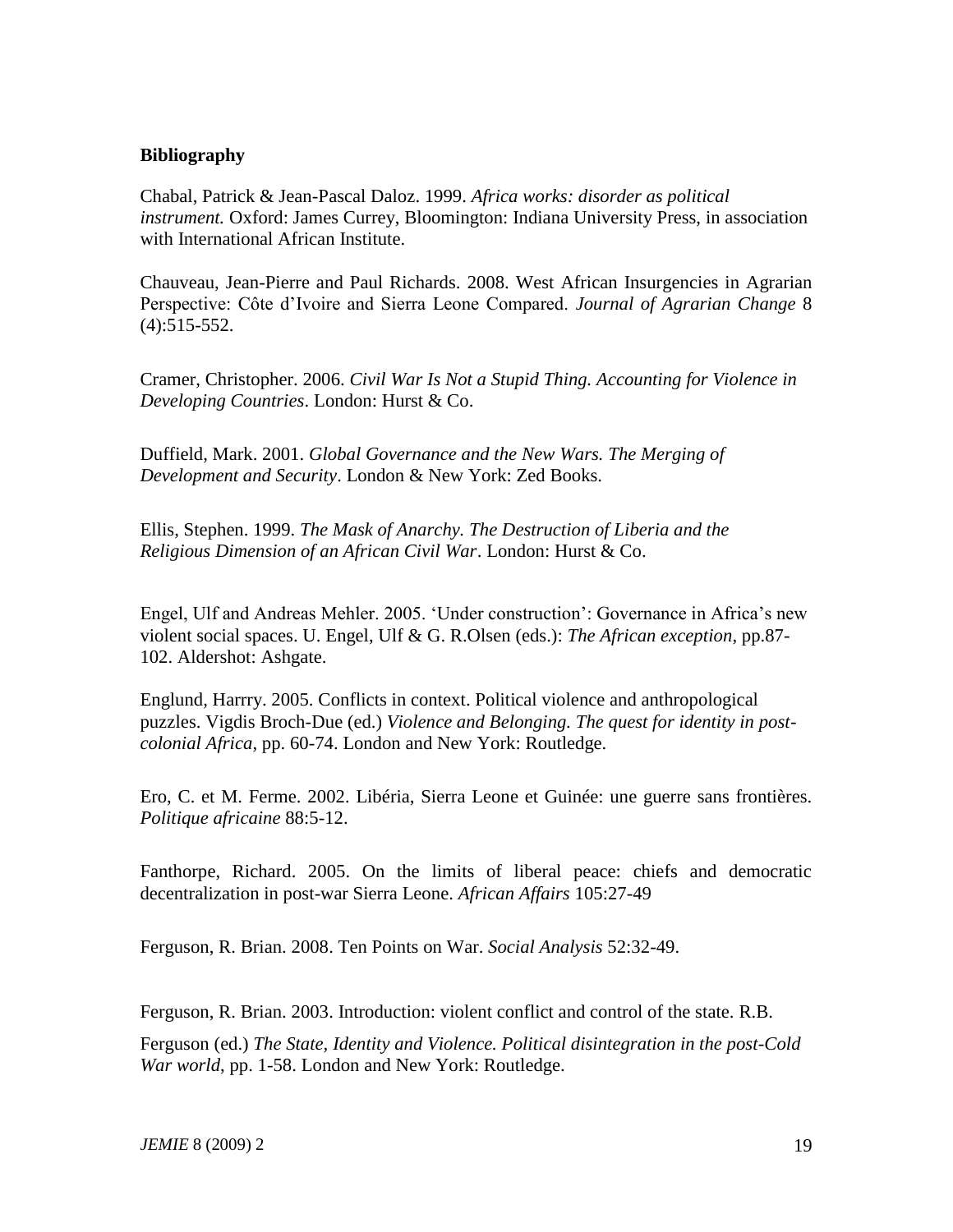Ferguson, James 2006. *Global shadows: Africa in the neoliberal world order.* Durham: Duke University Press.

Hoffman, Danny. 2006. Disagreement: Dissent Politics and the War in Sierra Leone. Africa Today 52 (3):3-22.

Hoffman, Danny. 2007. The Meaning of a Militia: Understanding the Civil Defence Forces of Sierra Leone. *African Affairs* 106:639-662.

Huntington, Samuel P. 1993. The Clash of Civilizations? *Foreign Affairs* 72 (3): 22-49.

Højbjerg, Christian K. 2005. Masked Violence: Ritual Action and the Perception of Violence in an Upper Guinea Ethnic Conflict. Niels Kastfelt (ed.) *Religion and African Civil Wars*, pp. 147.171. London: Hurst & Co.

Højbjerg, Christian K. 2007. *Resisting State Iconoclasm Among the Loma of Guinea*. Durham, NC: Carolina Academic Press.

Højbjerg, Christian K. 2008. Le "Master General" et "Madame le Maire": structuration d"un ordre émergent de gouvernance dans l"hinterland libérien. *Politique africaine* 111:68-89.

Højbjerg, Christian K. 2009. Victims and heroes: Manding historical imagination in a conflict-ridden border region (Liberia-Guinea). To appear in Jacqueline Knörr and Wilson Trajano-Filho (eds.) *The Powerful Presence of the Past. Historical Dimensions of Integration and Conflict in the Upper Guinea Coast*. Leiden: Brill.

Kaldor, Mary. 2004. *New and Old Wars: Organized Violence in a Global Era*. Cambridge: Polity Press.

Kalyvas Stathis N. 2003. The Ontology of "Political Violence": Action and Identity in Civil Wars. *Perspective on Politics* 1:475-494.

Kapferer, Bruce. 2004. Introduction: Old Permutations, New Formations? War, State, and Global Transgression. B. Kapferer (ed.) *State, Sovereignty, War. Civil Violence in Emerging Global Realities*, pp. 1-15. New York, Oxford: Berghahn Books.

Kaplan, R.D. 1994. The Coming Anarchy. How Scarcity, Crime, Overpopulation,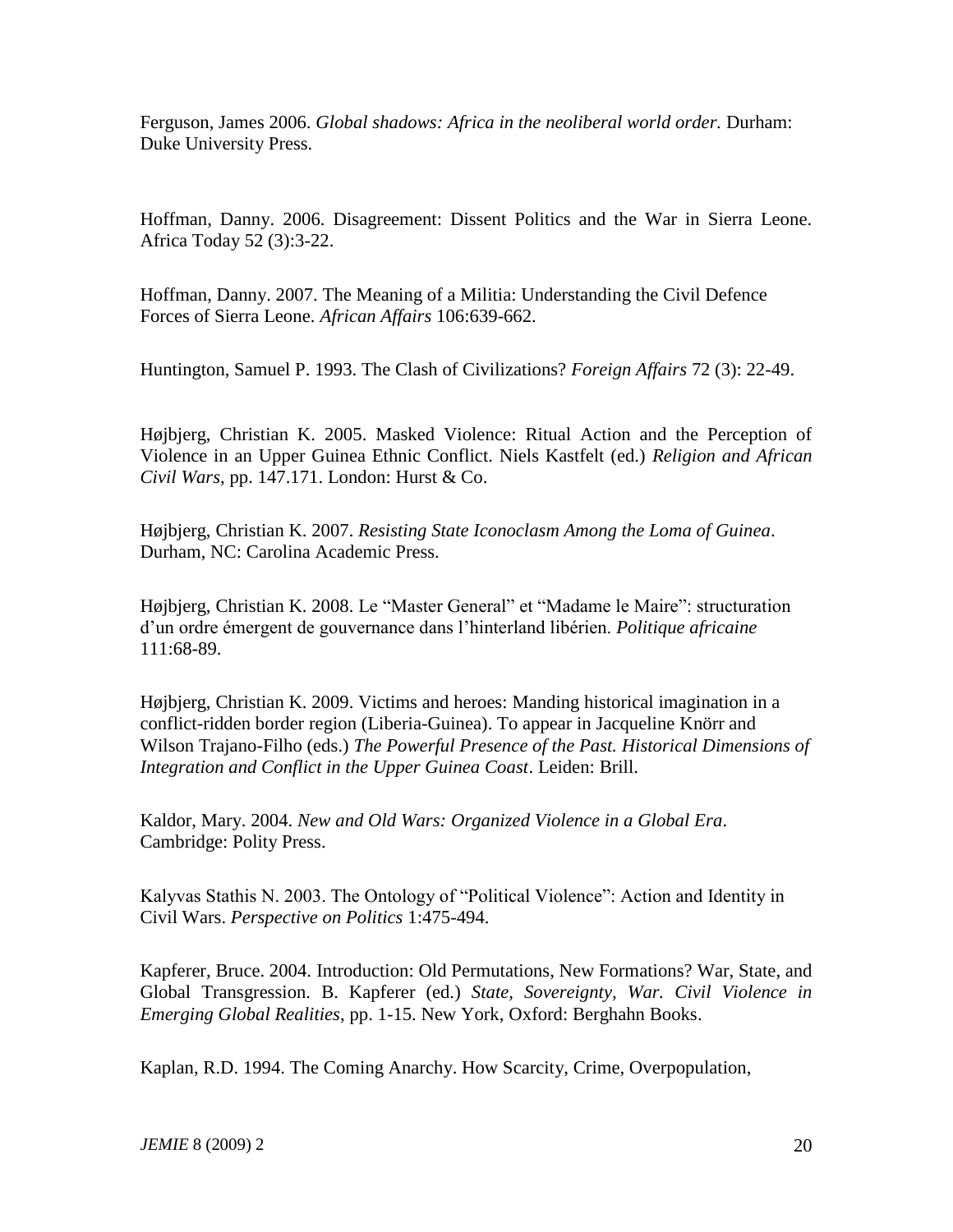Tribalism, and Disease are Rapidly destroying the Social Fabric of our Planet. *The Atlantic Monthly*, February pp. 44-76.

Keen, David. 2005. *Conflict & Collusion in Sierra Leone*. New York: International Peace Academy, Oxford: James Currey.

King, Charles. 2004. The Micropolitics of Social Violence. *World Politics* 56:431-455.

Le Billon, Philippe. 2001. The political ecology of war: natural resources and armed conflicts. *Political Geography* 20:561-584.

Mantz, Jeffrey W. 2008. Improvisational economies: Coltan production in the eastern Congo. *Social Anthropology / Anthropologie Sociale* 16 (1):34-50.

Reno, William. 2001. How sovereignty matters: international markets and the political economy of local politics in weak states. Thomas Callaghy, Ronald Kassimir, and Robert Latham (eds.) *Intervention & Transnationalism in Africa*, pp. 197-215. Cambridge: Cambridge University Press.

Reno, William. 2003. African Conflicts, Colonialism, and Contemporary Intervention. ASAAP Conference. Key Note Address.

Reno, William. 2007. Patronage Politics and the Behavior of Armed Groups. *Civil Wars* 9:324-342.

Reyna, Stephen. 2008. Global Warring Today. "Maybe Somebody Needs to Explain". *Social Analysis* 52:50-71.

Richards, Paul. 1996. *Fighting for the Rain Forest. War, Youth & Resources in Sierra Leone*. IAI, Heinemann, James Currey. Oxford, Portsmouth

Richards, Paul. 2005a. New War. An Ethnographic Approach. Paul Richards (ed.) *No Peace No War. An Anthropology of Contemporary Conflict*, pp. 1-21. Oxford: James Currey and Athens: Ohio University Press.

Richards, Paul. 2005b. To fight or to farm? Agrarian dimensions of the Mano River conflicts (Liberia and Sierra Leone). *African Affairs* 104:571-590.

Sawyer, Amos. 2004. Violent conflicts and governance challenges in West Africa: the case of the Mano River basin area. J. of Modern African Studies 42:437-463.